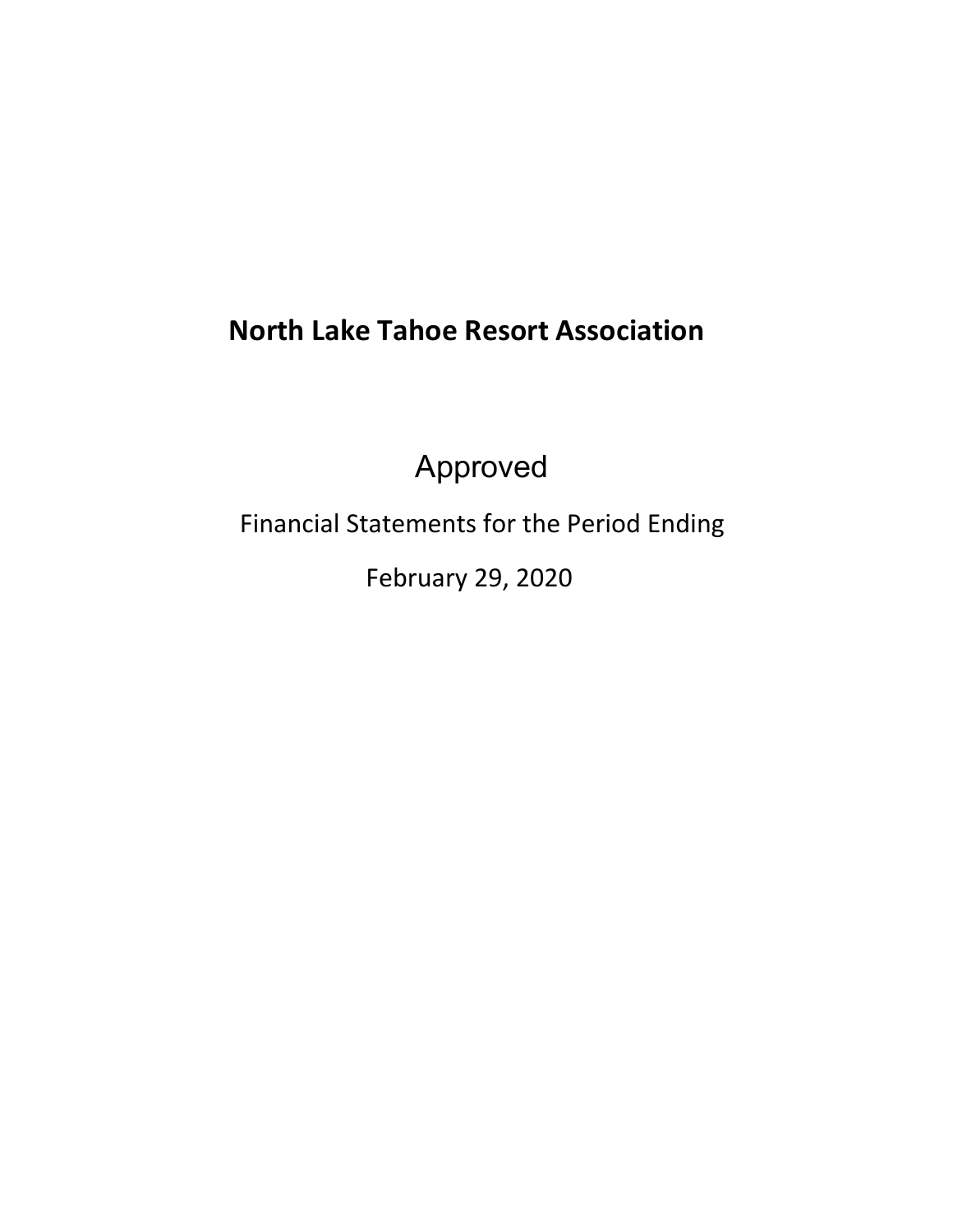**Accrual Basis**

### **North Lake Tahoe Resort Association Balance Sheet As of February 29, 2020**

|                                              | Feb 29, 20 | Feb 28, 19 | \$ Change   | % Change  | Jun 30, 19 |
|----------------------------------------------|------------|------------|-------------|-----------|------------|
| <b>ASSETS</b>                                |            |            |             |           |            |
| <b>Current Assets</b>                        |            |            |             |           |            |
| <b>Checking/Savings</b>                      |            |            |             |           |            |
| 1001-00 · Petty Cash                         | 158        | 236        | (78)        | (33%)     | 116        |
| 1003-00 Cash - Operations BOTW #6712         | 516,085    | 342,616    | 173,469     | 51%       | 332,281    |
| 1007-00 · Cash - Payroll BOTW #7421          | 4,872      | 56,771     | (51, 899)   | (91%)     | 11,572     |
| 1008-00 · Marketing Reserve - Plumas         | 50,294     | 50,219     | 75          | 0%        | 50,244     |
| 1009-00 · Cash Flow Reserve - Plumas         | 100,785    | 100,583    | 202         | 0%        | 100,650    |
| 1071-00 · Payroll Reserves BOTW #8163        | 29,582     | 29,582     | $\mathbf 0$ | 0%        | 29,582     |
| 1080-00 · Special Events BOTW #1626          | 102,104    | 129,268    | (27, 164)   | (21%)     | 138,243    |
| 10950 · Cash in Drawer                       | 276        | 459        | (183)       | (40%)     | 1,678      |
| <b>Total Checking/Savings</b>                | 804,156    | 709,734    | 94,422      | 13%       | 664,366    |
| <b>Accounts Receivable</b>                   |            |            |             |           |            |
| 1200-00 · Quickbooks Accounts Receivable     | 25,031     | 10,925     | 14,106      | 129%      | 24,817     |
| $1290-00 \cdot A/R - TOT$                    | 292,999    | 285,250    | 7,749       | 3%        | 57,504     |
| <b>Total Accounts Receivable</b>             | 318,030    | 296,175    | 21,855      | 7%        | 82,321     |
| <b>Other Current Assets</b>                  |            |            |             |           |            |
| 1200-99 $\cdot$ AR Other                     | 726        | 140        | 586         | 419%      | 10         |
| 1201-00 · Member Accounts Receivable         |            |            |             |           |            |
| 1201-01 · Member AR - Member Dues            | 69,315     | 44,040     | 25,275      | 57%       | 2,720      |
| 1201-03 · Member AR - Other                  | 2,555      | 0          | 2,555       | 100%      | 3,745      |
| 1201-00 · Member Accounts Receivable - Other | 0          | 1,125      | (1, 125)    | $(100\%)$ | 0          |
| Total 1201-00 · Member Accounts Receivable   | 71,870     | 45,165     | 26,705      | 59%       | 6,465      |
| 1201-02 · Allowance for Doubtful Accounts    | (2,775)    | (2,775)    | 0           | 0%        | (1,587)    |
| 12100 · Inventory Asset                      |            |            |             |           |            |
| 25300 Gift Cards Outstanding                 | 18         | 0          | 18          | 100%      | 15         |
| 12100 · Inventory Asset - Other              | 23,544     | 24,780     | (1,236)     | (5%)      | 22,015     |
| Total 12100 · Inventory Asset                | 23,562     | 24,780     | (1, 218)    | (5%)      | 22,030     |
| 1299 · Receivable from NLTMC                 | 17,488     | 12,012     | 5,476       | 46%       | 15,703     |
| 1490-00 · Security Deposits                  | 1,150      | 1,610      | (460)       | (29%)     | 1,250      |
| <b>Total Other Current Assets</b>            | 112,021    | 80,932     | 31,089      | 38%       | 43,871     |
| <b>Total Current Assets</b>                  | 1,234,207  | 1,086,841  | 147,366     | 14%       | 790,558    |
| <b>Fixed Assets</b>                          |            |            |             |           |            |
| 1700-00 · Furniture & Fixtures               | 45,289     | 68,768     | (23, 479)   | (34%)     | 45,289     |
| 1701-00 $\cdot$ Accum. Depr. - Furn & Fix    | (45, 289)  | (68, 768)  | 23,479      | 34%       | (45, 289)  |
| 1740-00 Computer Equipment                   | 4,270      | 8,436      | (4, 166)    | (49%)     | 4,270      |
| 1741-00 · Accum. Depr. - Computer Equip      | (4,269)    | (8, 435)   | 4,166       | 49%       | (4,269)    |
| 1750-00 · Computer Software                  | 20,493     | 21,520     | (1,027)     | (5%)      | 20,493     |
| 1751-00 · Accum. Amort. - Software           | (20, 029)  | (19, 642)  | (387)       | (2%)      | (19,085)   |
| 1770-00 · Leasehold Improvements             | 24,284     | 24,284     | 0           | 0%        | 24,284     |
| 1771-00 · Accum. Amort - Leasehold Impr      | (24, 284)  | (24, 284)  | 0           | 0%        | (24, 284)  |
| <b>Total Fixed Assets</b>                    | 465        | 1,879      | (1, 414)    | (75%)     | 1,409      |
| <b>Other Assets</b>                          |            |            |             |           |            |
| 1400-00 · Prepaid Expenses                   |            |            |             |           |            |
| 1410-00 · Prepaid Insurance                  | 12,215     | 16,148     | (3,933)     | (24%)     | 14,312     |
| 1430-00 · Prepaid 1st Class Postage          | 100        | 1,000      | (900)       | $(90\%)$  | 100        |
| 1400-00 · Prepaid Expenses - Other           | 4,215      | 4,698      | (483)       | (10%)     | 3,964      |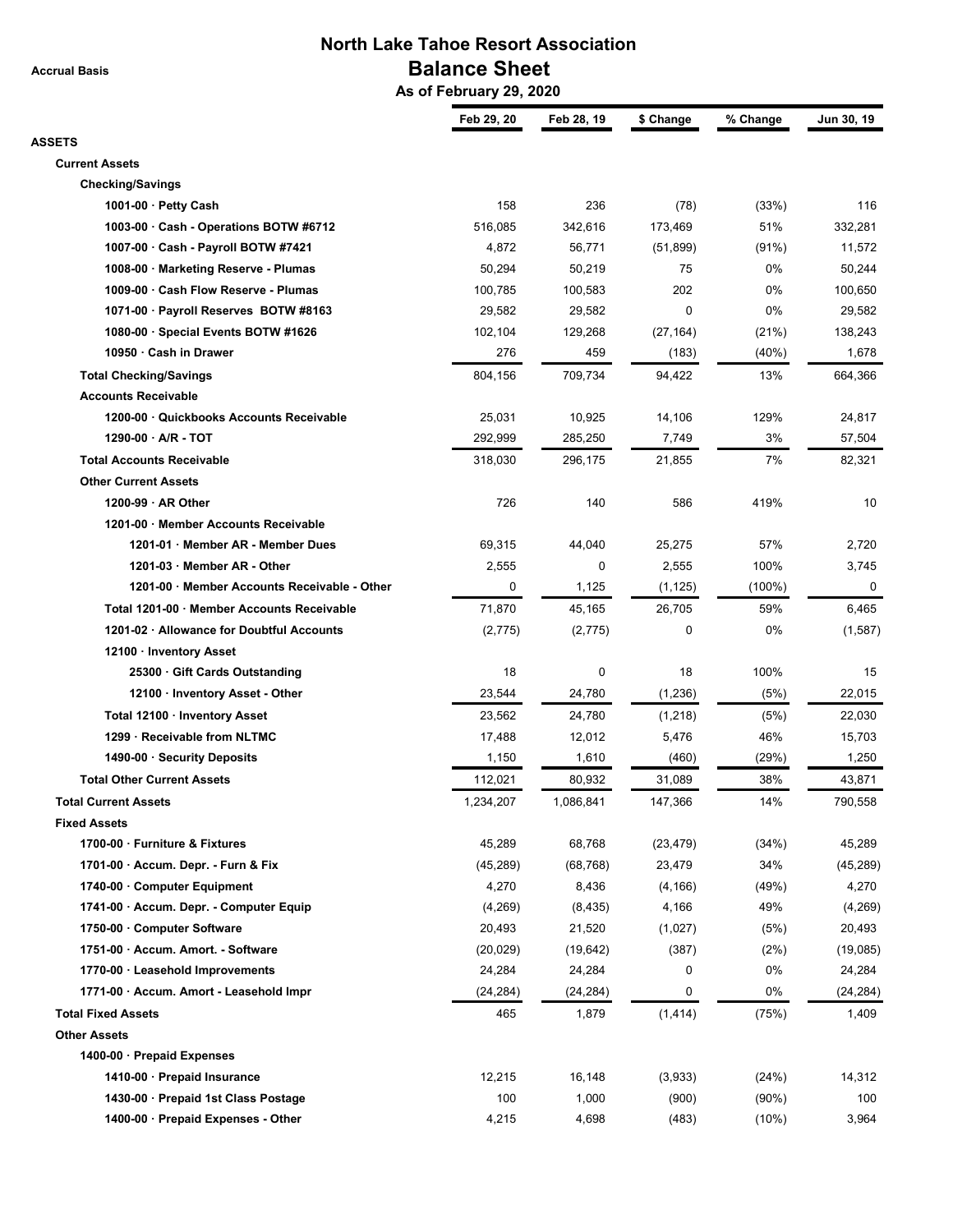**Accrual Basis**

## **North Lake Tahoe Resort Association Balance Sheet**

 **As of February 29, 2020**

|                                                 | Feb 29, 20  | Feb 28, 19  | \$ Change | % Change  | Jun 30, 19 |
|-------------------------------------------------|-------------|-------------|-----------|-----------|------------|
| Total 1400-00 · Prepaid Expenses                | 16,530      | 21,846      | (5,316)   | (24%)     | 18,376     |
| <b>Total Other Assets</b>                       | 16,530      | 21,846      | (5,316)   | (24%)     | 18,376     |
| <b>TOTAL ASSETS</b>                             | 1,251,202   | 1,110,566   | 140,636   | 13%       | 810,343    |
| <b>LIABILITIES &amp; EQUITY</b>                 |             |             |           |           |            |
| <b>Liabilities</b>                              |             |             |           |           |            |
| <b>Current Liabilities</b>                      |             |             |           |           |            |
| <b>Accounts Payable</b>                         |             |             |           |           |            |
| 2000-00 · Accounts Payable                      | 50,147      | 48,822      | 1,325     | 3%        | 73,556     |
| <b>Total Accounts Payable</b>                   | 50,147      | 48,822      | 1,325     | 3%        | 73,556     |
| <b>Credit Cards</b>                             |             |             |           |           |            |
| 2080-00 · Bank of the West - Master Cards       |             |             |           |           |            |
| 2080-11 · MC_3978_Amber                         | 0           | 0           | 0         | 0%        | 0          |
| Total 2080-00 · Bank of the West - Master Cards | 0           | 0           | 0         | 0%        | 0          |
| <b>Total Credit Cards</b>                       | $\mathbf 0$ | $\mathbf 0$ | $\Omega$  | 0%        | 0          |
| <b>Other Current Liabilities</b>                |             |             |           |           |            |
| 21000 · Salaries/Wages/Payroll Liabilit         |             |             |           |           |            |
| 2100-00 · Salaries / Wages Payable              | 11,059      | 32,362      | (21, 303) | (66%)     | 20,922     |
| 2101-00 · Incentive Payable                     | 42,109      | 59,760      | (17, 651) | (30%)     | 58,630     |
| 2102-00 · Commissions Payable                   | 7,294       | 1,654       | 5,640     | 341%      | 7,132      |
| 2120-00 · Empl. Federal Tax Payable             | 5,426       | 14,367      | (8,941)   | (62%)     | 9,775      |
| 2175-00 · 401 (k) Plan                          | 1,894       | 6,315       | (4, 421)  | (70%)     | 4,369      |
| 2180-00 · Estimated PTO Liability               | 36,333      | 49,004      | (12, 671) | (26%)     | 52,993     |
| Total 21000 · Salaries/Wages/Payroll Liabilit   | 104,115     | 163,462     | (59, 347) | (36%)     | 153,821    |
| 2190-00 · Sales and Use Tax Payable             |             |             |           |           |            |
| 2195-00 · Use Tax Payable                       | 10          | 16          | (6)       | (38%)     | 827        |
| 25500 · * Sales Tax Payable                     | 822         | 348         | 474       | 136%      | 2,307      |
| Total 2190-00 · Sales and Use Tax Payable       | 832         | 364         | 468       | 129%      | 3,134      |
| 2250-00 · Accrued Expenses                      | 0           | 339         | (339)     | $(100\%)$ | 59,690     |
| 2300-00 · Marketing Cooperative Liabili         | 2,050       | 0           | 2,050     | 100%      | 0          |
| 2400-11 · Deferred Revenue - Marketing          | 37,000      | $\mathbf 0$ | 37,000    | 100%      | 0          |
| 2400-60 · Deferred Revenue- Member Dues         | 86,287      | 90,518      | (4,231)   | (5%)      | 57,969     |
| 2500-00 · Deferred Revenue - TMBC               | 1,485       | 930         | 555       | 60%       | 840        |
| 2650-00 · Deferred Rev - Events                 | 2,055       | 450         | 1,605     | 357%      | 0          |
| 2651-00 · Deferred Rev - Conference             | 0           | 1,467       | (1, 467)  | $(100\%)$ | 0          |
| 2700-00 · Deferred Rev. County                  | 350,305     | 350,305     | 0         | 0%        | 0          |
| $2800-00 \cdot$ Suspense                        | (193)       | 4,137       | (4,330)   | (105%)    | $\Omega$   |
| 2900-00 · Due To/From County of Placer          | 19,871      | 0           | 19,871    | 100%      | 19,871     |
| <b>Total Other Current Liabilities</b>          | 603,807     | 611,972     | (8, 165)  | (1%)      | 295,325    |
| <b>Total Current Liabilities</b>                | 653,954     | 660,794     | (6, 840)  | (1%)      | 368,881    |
| <b>Total Liabilities</b>                        | 653,954     | 660,794     | (6, 840)  | (1%)      | 368,881    |
| <b>Equity</b>                                   |             |             |           |           |            |
| 32000 · Unrestricted Net Assets                 | (17,007)    | (11,669)    | (5,338)   | (46%)     | (11,669)   |
| 3300-11 · Designated Marketing Reserve          | 308,202     | 275,755     | 32,447    | 12%       | 308,202    |
| 3301 · Cash Flow Reserve                        | 100,248     | 100,248     | 0         | 0%        | 100,248    |
| 3302 · Marketing Cash Reserve                   | 50,018      | 50,018      | 0         | 0%        | 50,018     |
| <b>Net Income</b>                               | 155,784     | 35,419      | 120,365   | 340%      | (5, 338)   |
| <b>Total Equity</b>                             | 597,245     | 449,771     | 147,474   | 33%       | 441,461    |
| <b>TOTAL LIABILITIES &amp; EQUITY</b>           | 1,251,202   | 1,110,566   | 140,636   | 13%       | 810,343    |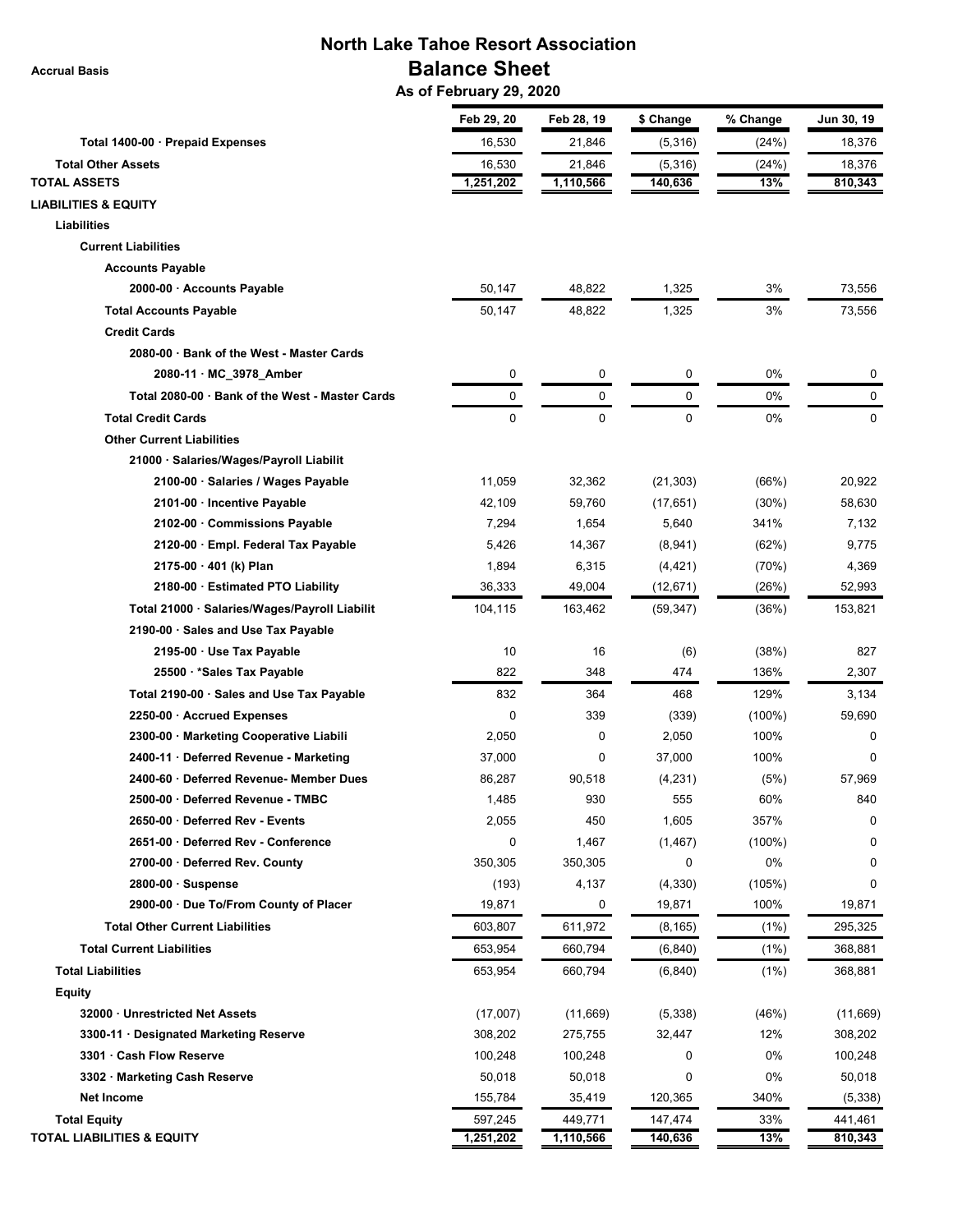### North Lake Tahoe Resort Association Profit & Loss Prev Year Comparison erred Basis Accrual Basis and the Second Second Second Second Second Second Second Second Second Second Second Second Second Second Second Second Second Second Second Second Second Second Second Second Second Second Second

|                                                                                                                                                                                                                                                                                               | Jul '19 - Feb 20                                                                 | Jul '18 - Feb 19                                                       | \$ Change                                                                            | % Change                                                      |
|-----------------------------------------------------------------------------------------------------------------------------------------------------------------------------------------------------------------------------------------------------------------------------------------------|----------------------------------------------------------------------------------|------------------------------------------------------------------------|--------------------------------------------------------------------------------------|---------------------------------------------------------------|
| <b>Ordinary Income/Expense</b><br>Income                                                                                                                                                                                                                                                      |                                                                                  |                                                                        |                                                                                      |                                                               |
| 4050-00 County of Placer TOT Funding<br>4200-00 · Membership Dues Revenue<br>4205-00 · Conference Dues                                                                                                                                                                                        | 2.599,692<br>89,794<br>0                                                         | 2,427,085<br>90,144<br>5,362                                           | 172,607<br>-351<br>$-5,362$                                                          | 7%<br>$-0%$<br>$-100%$                                        |
| 4250-00 · Revenues-Membership Activities<br>4250-02 · Chamber Events<br>4250-03 · Summer/Winter Rec Luncheon<br>4251-00 · Tues AM Breakfast Club                                                                                                                                              | 0<br>$\Omega$                                                                    | 1,684<br>2,622                                                         | $-1,684$<br>$-2,622$                                                                 | $-100%$<br>$-100%$                                            |
| 4251-01 · Tues AM Breakfast Club Sponsors<br>4251-00 · Tues AM Breakfast Club - Other                                                                                                                                                                                                         | 3,325<br>4,005                                                                   | 2,000<br>3,677                                                         | 1,325<br>328                                                                         | 66%<br>9%                                                     |
| Total 4251-00 · Tues AM Breakfast Club                                                                                                                                                                                                                                                        | 7,330                                                                            | 5.677                                                                  | 1,653                                                                                | 29%                                                           |
| 4250-00 · Revenues-Membership Activities - Other                                                                                                                                                                                                                                              | 7,376                                                                            | 3,708                                                                  | 3,668                                                                                | 99%                                                           |
| Total 4250-00 · Revenues-Membership Activities                                                                                                                                                                                                                                                | 14,706                                                                           | 13,692                                                                 | 1,014                                                                                | 7%                                                            |
| 4252-00 · Sponsorships<br>4253-00 · Revenue- Other<br>4350-00 · Special Events (Marketing)                                                                                                                                                                                                    | 0<br>1,000<br>0                                                                  | 600<br>6<br>$\mathbf 0$                                                | $-600$<br>994<br>0                                                                   | $-100%$<br>16.567%<br>0%                                      |
| 4600-00 · Commissions<br>4601-00 · Commissions - South Shore<br>4600-00 · Commissions - Other                                                                                                                                                                                                 | 10,138<br>34,545                                                                 | 8,417<br>30,537                                                        | 1,721<br>4,009                                                                       | 21%<br>13%                                                    |
| Total 4600-00 · Commissions                                                                                                                                                                                                                                                                   | 44,684                                                                           | 38,954                                                                 | 5,730                                                                                | 15%                                                           |
| 46000 · Merchandise Sales<br>4502-00 · Non-Retail VIC income<br>46000 · Merchandise Sales - Other                                                                                                                                                                                             | 7,403<br>73,278                                                                  | 2,959<br>70,458                                                        | 4,443<br>2,820                                                                       | 150%<br>4%                                                    |
| Total 46000 · Merchandise Sales                                                                                                                                                                                                                                                               | 80,681                                                                           | 73,417                                                                 | 7,263                                                                                | 10%                                                           |
| <b>Total Income</b>                                                                                                                                                                                                                                                                           | 2,830,556                                                                        | 2,649,261                                                              | 181,295                                                                              | 7%                                                            |
| <b>Cost of Goods Sold</b><br>52900 · Purchases - Resale Items                                                                                                                                                                                                                                 | 0                                                                                | $\pmb{0}$                                                              | 0                                                                                    | 0%                                                            |
| <b>Total COGS</b>                                                                                                                                                                                                                                                                             | 0                                                                                | $\mathbf 0$                                                            | $\Omega$                                                                             | 0%                                                            |
| <b>Gross Profit</b>                                                                                                                                                                                                                                                                           | 2,830,556                                                                        | 2,649,261                                                              | 181,295                                                                              | 7%                                                            |
| <b>Expense</b><br>5000-00 · Salaries & Wages                                                                                                                                                                                                                                                  |                                                                                  |                                                                        |                                                                                      |                                                               |
| 5000-01 · In-Market Administration<br>5010-00 · Sales Commissions<br>$5020-00 \cdot P/R$ - Tax Expense<br>5030-00 · P/R - Health Insurance Expense<br>5040-00 · P/R - Workmans Comp<br>5060-00 $\cdot$ 401 (k)<br>5070-00 · Other Benefits and Expenses<br>5000-00 · Salaries & Wages - Other | $\mathbf 0$<br>15,520<br>49,976<br>86,270<br>6,507<br>22,546<br>2,424<br>562,655 | 0<br>12,919<br>56,334<br>82,950<br>4,428<br>23,534<br>2,894<br>700,796 | $\mathbf 0$<br>2,601<br>$-6,358$<br>3,320<br>2,079<br>$-988$<br>$-469$<br>$-138,142$ | 0%<br>20%<br>$-11%$<br>4%<br>47%<br>$-4%$<br>$-16%$<br>$-20%$ |
| Total 5000-00 · Salaries & Wages                                                                                                                                                                                                                                                              | 745,897                                                                          | 883,855                                                                | $-137,957$                                                                           | $-16%$                                                        |
| 5100-00 · Rent<br>$5110-00 \cdot$ Utilities<br>5140-00 · Repairs & Maintenance<br>5150-00 · Office - Cleaning<br>$5100-00 \cdot$ Rent - Other                                                                                                                                                 | 6,989<br>5,441<br>5,700<br>104,506                                               | 8,207<br>11,948<br>4,090<br>102,332                                    | $-1,217$<br>$-6,507$<br>1,610<br>2,174                                               | $-15%$<br>-55%<br>39%<br>2%                                   |
| Total 5100-00 · Rent                                                                                                                                                                                                                                                                          | 122,636                                                                          | 126,577                                                                | $-3,940$                                                                             | $-3%$                                                         |
| 5310-00 · Telephone<br>5320-00 · Telephone<br>5350-00 · Internet                                                                                                                                                                                                                              | 15,420<br>0                                                                      | 18,348<br>25                                                           | $-2,928$<br>-25                                                                      | $-16%$<br>$-100%$                                             |
| Total 5310-00 · Telephone                                                                                                                                                                                                                                                                     | 15,420                                                                           | 18,373                                                                 | $-2,953$                                                                             | $-16%$                                                        |
| 5420-00 · Mail - USPS<br>5480-00 · Mail - Fed Ex<br>5420-00 · Mail - USPS - Other                                                                                                                                                                                                             | 0<br>1,417                                                                       | 84<br>1,525                                                            | -84<br>$-108$                                                                        | $-100%$<br>-7%                                                |
| Total 5420-00 · Mail - USPS                                                                                                                                                                                                                                                                   | 1,417                                                                            | 1,609                                                                  | $-192$                                                                               | $-12%$                                                        |
| 5510-00 · Insurance/Bonding<br>$5520-00 \cdot$ Supplies                                                                                                                                                                                                                                       | 9,404                                                                            | 4,848                                                                  | 4,556                                                                                | 94%                                                           |
| 5525-00 · Supplies- Computer <\$1000<br>5520-00 · Supplies - Other                                                                                                                                                                                                                            | 794<br>22,600                                                                    | 4,466<br>9,683                                                         | $-3,671$<br>12,917                                                                   | $-82%$<br>133%                                                |
| Total 5520-00 $\cdot$ Supplies                                                                                                                                                                                                                                                                | 23,395                                                                           | 14,149                                                                 | 9,246                                                                                | 65%                                                           |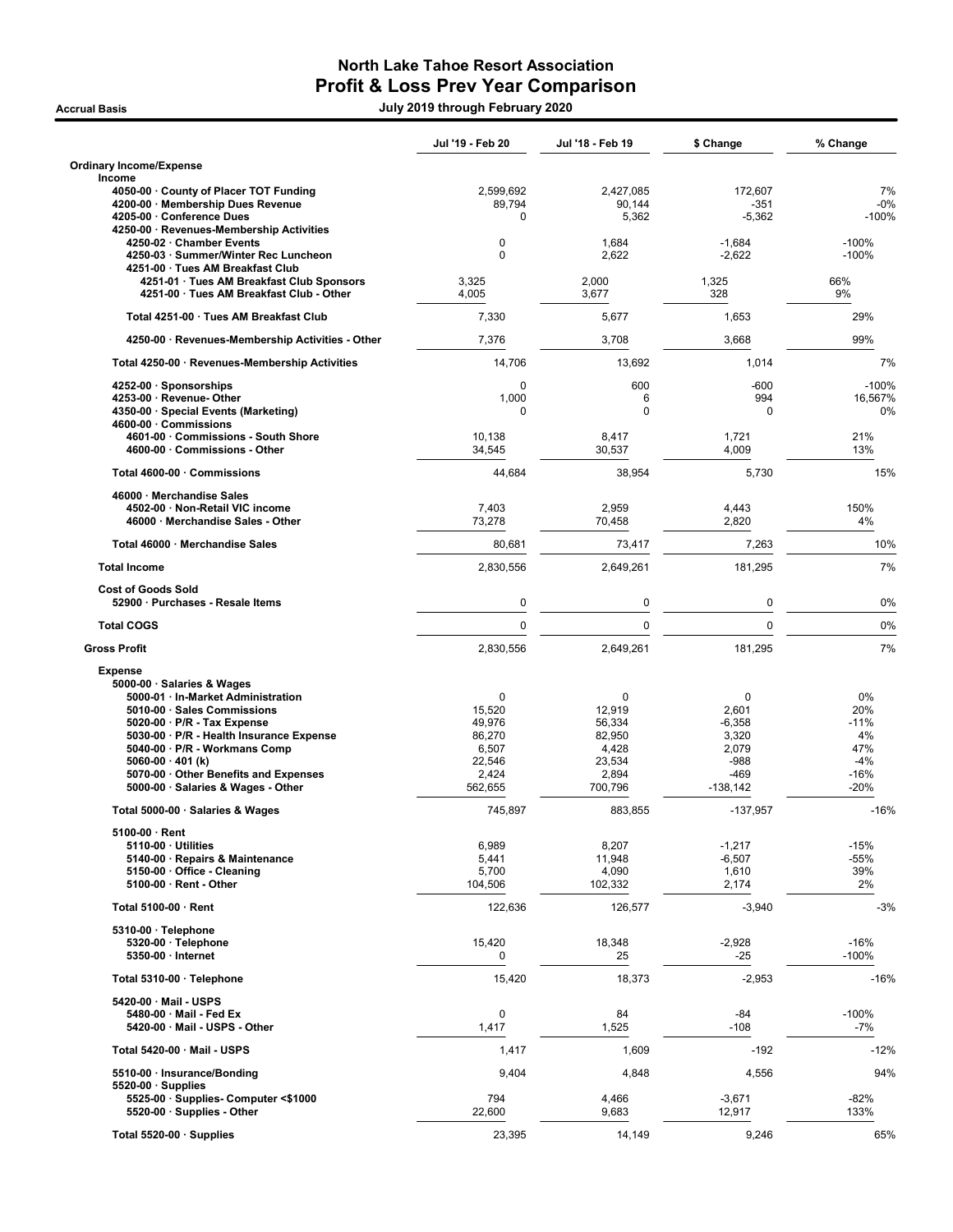### North Lake Tahoe Resort Association Profit & Loss Prev Year Comparison erred Basis Accrual Basis and the Second Second Second Second Second Second Second Second Second Second Second Second Second Second Second Second Second Second Second Second Second Second Second Second Second Second Second

|                                                                                     | Jul '19 - Feb 20 | Jul '18 - Feb 19   | \$ Change             | % Change       |
|-------------------------------------------------------------------------------------|------------------|--------------------|-----------------------|----------------|
| 5610-00 Depreciation                                                                | 944              | 1,161              | $-218$                | $-19%$         |
| 5700-00 · Equipment Support & Maintenance                                           | 11,894           | 2,684              | 9,210                 | 343%           |
| 5710-00 · Taxes, Licenses & Fees                                                    | 8,649            | 6,912              | 1,737                 | 25%            |
| 5740-00 · Equipment Rental/Leasing                                                  | 10,694           | 9,877              | 817                   | 8%             |
| 5800-00 · Training Seminars                                                         | 4,513            | 7,747              | $-3,234$              | $-42%$         |
| 5850-00 · Artist of Month - Commissions                                             | 9,287            | 2,413              | 6,874                 | 285%           |
| 5900-00 · Professional Fees                                                         |                  |                    |                       | 292%           |
| 5910-00 · Professional Fees - Attorneys<br>5920-00 · Professional Fees - Accountant | 3,760<br>21,825  | 960<br>21,000      | 2,800<br>825          | 4%             |
| 5921-00 · Professional Fees - Other                                                 | 74,098           | 6,610              | 67,488                | 1,021%         |
|                                                                                     |                  |                    |                       |                |
| Total 5900-00 · Professional Fees                                                   | 99,683           | 28,570             | 71,113                | 249%           |
| 5941-00 · Research & Planning<br>$6020-00 \cdot$ Programs                           | 0                | 18,720             | $-18,720$             | $-100%$        |
| 6016-00 · Special Event Partnership                                                 | 14,000           | 10,500             | 3,500                 | 33%            |
| Total 6020-00 · Programs                                                            | 14,000           | 10,500             | 3,500                 | 33%            |
| $6420-00 \cdot$ Events                                                              |                  |                    |                       |                |
| 6420-01 · Sponsorships                                                              |                  |                    |                       |                |
| 6023-00 · Autumn Food & Wine                                                        | 34,668           | 34,278             | 391                   | 1%             |
| 6421-01 · 4th of July Fireworks                                                     | $\Omega$         | 20,000             | $-20,000$             | $-100%$        |
| 6421-04 · Broken Arrow Skyrace                                                      | 25,000           | 20,000             | 5,000                 | 25%            |
| $6421-06 \cdot$ Spartan                                                             | 254,019          | 254,000            | 19                    | $0\%$          |
| 6421-07 · Tahoe Lacrosse Tournament                                                 | 6,000            | $\mathbf 0$        | 6,000                 | 100%           |
| 6421-08 · Tough Mudder                                                              | 0                | 8,000              | $-8,000$              | $-100%$        |
| 6421-09 · Wanderlust                                                                | 0                | 30,000             | $-30,000$             | $-100%$        |
| 6421-10 · WinterWonderGrass - Tahoe<br>6421-16 · Mountain Travel Symposium          | 17,680<br>5,525  | 47<br>5,000        | 17,633<br>525         | 37,145%<br>11% |
| Total 6420-01 · Sponsorships                                                        | 342,892          | 371,325            | $-28.433$             | $-8%$          |
|                                                                                     |                  |                    |                       |                |
| 6421-00 · New Event Development<br>6422-00 · Event Media                            | 220<br>0         | 800<br>$\mathbf 0$ | $-580$<br>$\mathbf 0$ | $-73%$<br>0%   |
| 6424-00 · Event Operation Expenses                                                  | 1,617            | 2,514              | -897                  | $-36%$         |
| Total $6420-00 \cdot$ Events                                                        | 344,729          | 374,639            | $-29,910$             | -8%            |
| 6423-00 · Membership Activities                                                     |                  |                    |                       |                |
| 6434-00 Community Awards Dinner                                                     | 21,140           | $\mathbf 0$        | 21,140                | 100%           |
| 6436-00 · Membership - Wnt/Sum Rec Lunch                                            | 633              | 3,469              | $-2,836$              | $-82%$         |
| 6437-00 · Tuesday Morning Breakfast Club                                            | 2,724            | 2,550              | 174                   | 7%             |
| 6441-00 · Membership - Miscellaneous Exp                                            | 0                | 60                 | -60                   | $-100%$        |
| 6442-00 · Public Relations/Website                                                  | 3,798            | 7,637              | $-3,839$              | $-50%$         |
| $6444-00 \cdot$ Trades                                                              | 0                | $\mathbf 0$        | 0                     | 0%             |
| 6423-00 · Membership Activities - Other                                             | 1,779            | 5,585              | $-3,806$              | $-68%$         |
| Total 6423-00 · Membership Activities                                               | 30,074           | 19,300             | 10,773                | 56%            |
| 6730-00 · Marketing Cooperative/Media                                               | 1,107,149        | 973,219            | 133,930               | 14%            |
| 6740-00 · Media/Collateral/Production                                               | 384              | 1,278              | $-894$                | $-70%$         |
| 6742-00 · Non-NLT Co-Op Marketing Program                                           | 9,134            | 22,948             | $-13,814$             | $-60%$         |
| 6743-00 · BACC Marketing Programs                                                   | 9,708            |                    |                       | 36%            |
| 6743-01 · Shop Local<br>6743-03 · Touch Lake Tahoe                                  | 16,097           | 7,132<br>4,500     | 2,576<br>11,597       | 258%           |
| $6743-04 \cdot$ High Notes                                                          | 0                | 0                  | $\mathbf 0$           | 0%             |
| 6743-05 · Peak Your Adventure                                                       | $\mathbf 0$      | 1,000              | $-1,000$              | $-100%$        |
| Total 6743-00 · BACC Marketing Programs                                             | 25,805           | 12,632             | 13,173                | 104%           |
| 7500-00 · Trade Shows/Travel                                                        | 3,426            | 372                | 3,054                 | 820%           |
| 8100-00 · Cost of Goods Sold                                                        |                  |                    |                       |                |
| 51100 · Freight and Shipping Costs                                                  | 872              | 943                | -70                   | $-7%$          |
| 52500 · Purchase Discounts<br>59900 · POS Inventory Adjustments                     | $-1$<br>351      | -40<br>28          | 40<br>323             | 99%<br>1,148%  |
| 8100-00 · Cost of Goods Sold - Other                                                | 37,899           | 37,986             | -87                   | $-0\%$         |
| Total 8100-00 · Cost of Goods Sold                                                  | 39,121           | 38,917             | 205                   | 1%             |
| 8200-00 Associate Relations                                                         | 1,042            | 2,093              | $-1,051$              | $-50%$         |
| 8300-00 · Board Functions                                                           | 19,999           | 6,018              | 13,982                | 232%           |
| 8500-00 · Credit Card Fees                                                          | 4,421            | 4,484              | $-63$                 | $-1%$          |
| 8700-00 · Automobile Expenses                                                       | 1,866            | 3,666              | $-1,800$              | $-49%$         |
| 8750-00 · Meals/Meetings                                                            | 1,548            | 2,521              | -973                  | $-39%$         |
| 8810-00 · Dues & Subscriptions                                                      | 5,525            | 5,673              | $-149$                | $-3%$          |
| 8910-00 · Travel                                                                    | 0                | 3,688              | $-3,688$              | $-100%$        |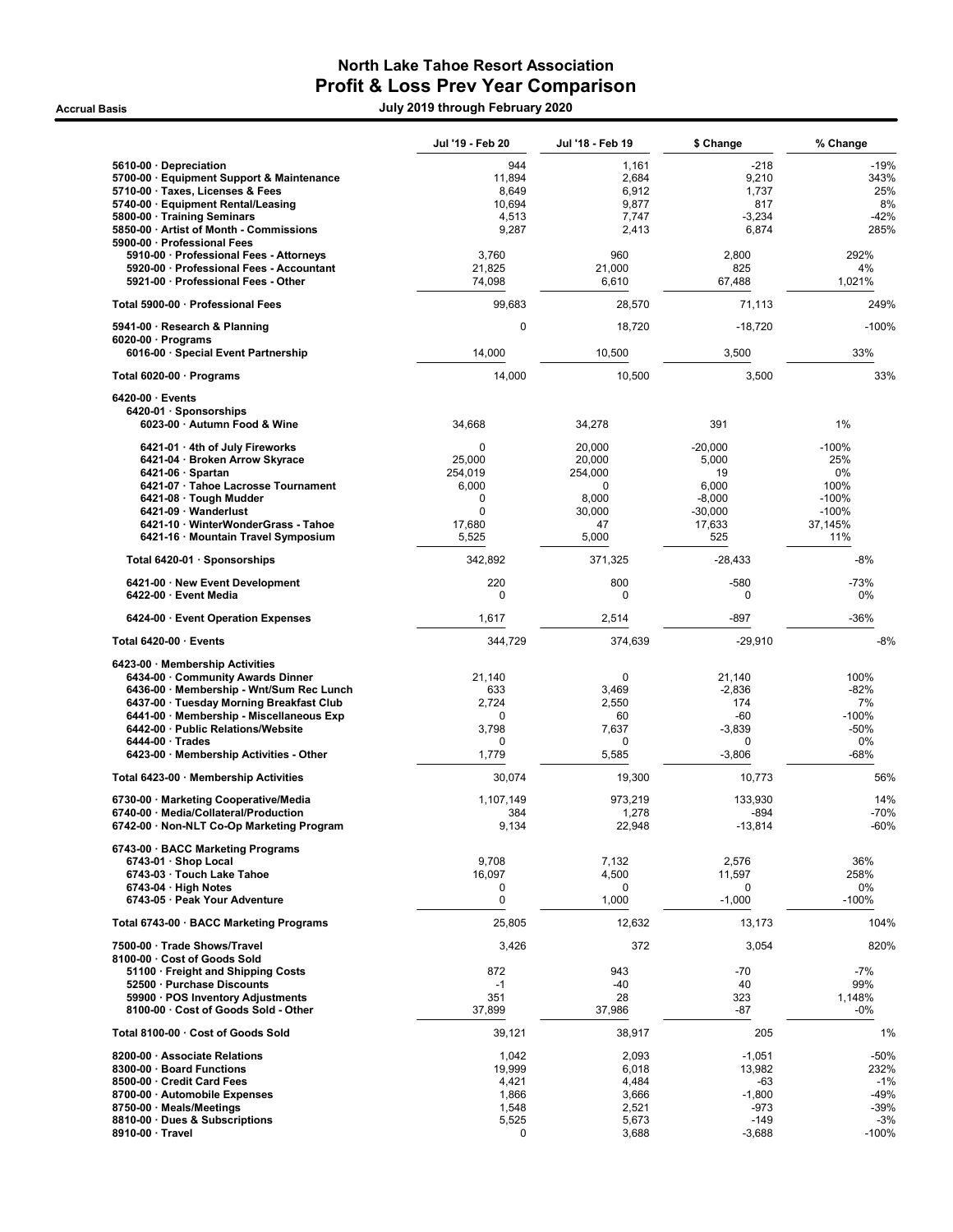### North Lake Tahoe Resort Association Profit & Loss Prev Year Comparison erred Basis Accrual Basis and the Second Second Second Second Second Second Second Second Second Second Second Second Second Second Second Second Second Second Second Second Second Second Second Second Second Second Second

|                                                                                                 | Jul '19 - Feb 20 | Jul '18 - Feb 19 | \$ Change | % Change |
|-------------------------------------------------------------------------------------------------|------------------|------------------|-----------|----------|
| $8920-00 \cdot$ Bad Debt                                                                        | 2,899            | 4,583            | $-1,684$  | $-37%$   |
| <b>Total Expense</b>                                                                            | 2,674,957        | 2,614,026        | 60,931    | 2%       |
| <b>Net Ordinary Income</b>                                                                      | 155,599          | 35,235           | 120,364   | 342%     |
| <b>Other Income/Expense</b><br><b>Other Income</b><br>4700-00 · Revenues- Interest & Investment | 185              | 184              |           | 1%       |
| <b>Total Other Income</b>                                                                       | 185              | 184              |           | 1%       |
| <b>Other Expense</b><br><b>Balancing Adjustments</b><br>8990-00 · Allocated                     | $\mathbf 0$      | 0<br>0           | 0         | 0%<br>0% |
| <b>Total Other Expense</b>                                                                      | 0                | 0                | 0         | 0%       |
| <b>Net Other Income</b>                                                                         | 185              | 184              |           | 1%       |
| Net Income                                                                                      | 155,784          | 35,419           | 120,365   | 340%     |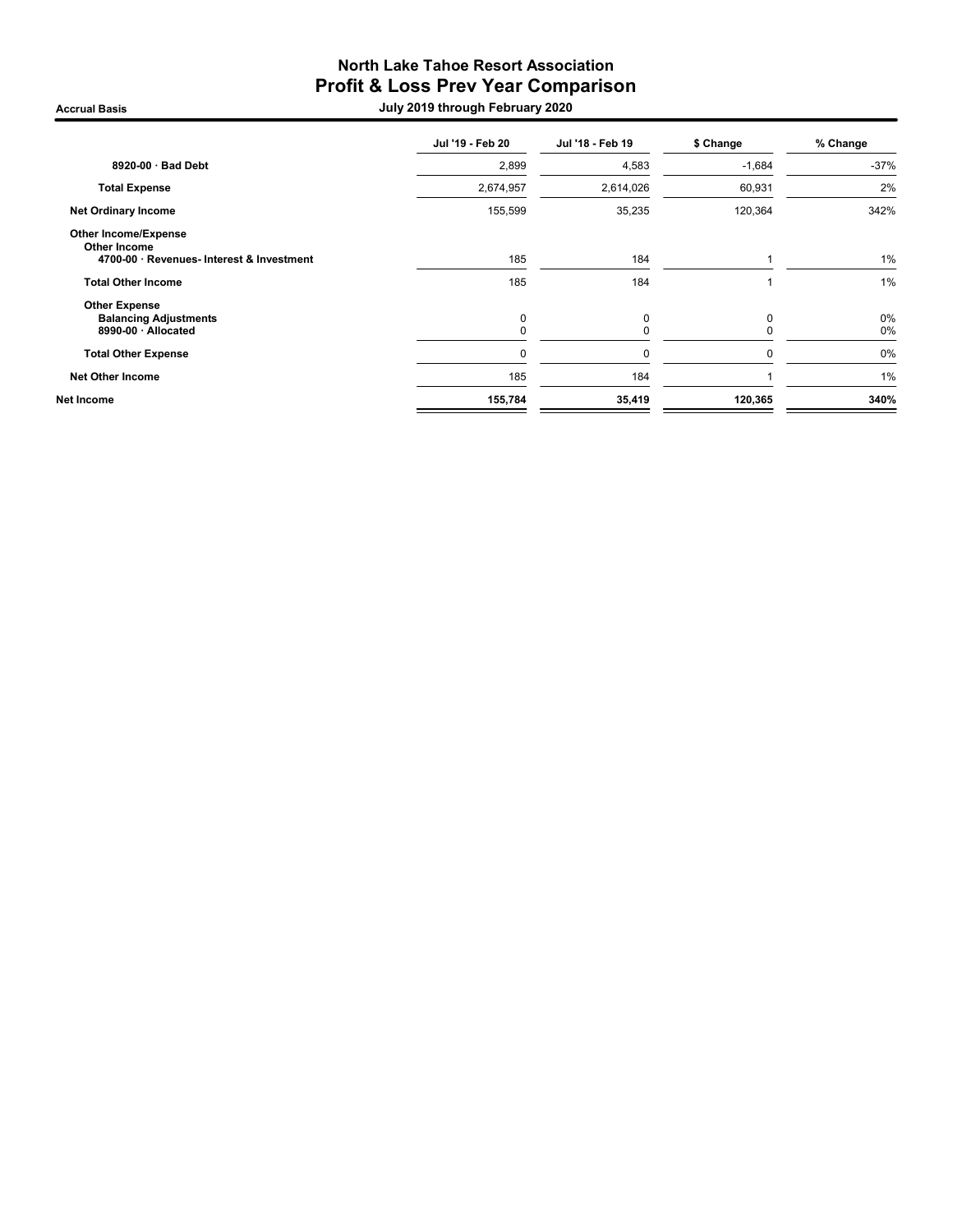| <b>Accrual Basis</b>                                                                                                                                                                                                                                                                                                                     | <b>All Departments</b>                                       |                                                                 |                                                                                |                                                                        |                                                                         |                                                                                     |                                                                             |
|------------------------------------------------------------------------------------------------------------------------------------------------------------------------------------------------------------------------------------------------------------------------------------------------------------------------------------------|--------------------------------------------------------------|-----------------------------------------------------------------|--------------------------------------------------------------------------------|------------------------------------------------------------------------|-------------------------------------------------------------------------|-------------------------------------------------------------------------------------|-----------------------------------------------------------------------------|
|                                                                                                                                                                                                                                                                                                                                          | Feb 20                                                       | <b>Budget</b>                                                   | \$ Over Budget                                                                 | Jul '19 Feb                                                            | <b>YTD Budget</b>                                                       | \$ Over Budget                                                                      | Annual Bud                                                                  |
| <b>Ordinary Income/Expense</b>                                                                                                                                                                                                                                                                                                           |                                                              |                                                                 |                                                                                |                                                                        |                                                                         |                                                                                     |                                                                             |
| Income<br>4050-00 County of Placer TOT Funding<br>4200-00 · Membership Dues Revenue<br>4250-00 · Revenues-Membership Activities<br>4250-01 · Community Awards                                                                                                                                                                            | 292,999<br>11,349                                            | 345,242<br>10,833                                               | (52, 243)<br>516                                                               | 2,599,692<br>89,794                                                    | 2,745,597<br>86,667                                                     | (145, 906)<br>3,127                                                                 | 3,914,430<br>130,000                                                        |
| 4250-04 · Silent Auction<br>4250-05 · Sponsorships<br>4250-01 · Community Awards - Other                                                                                                                                                                                                                                                 | $\mathbf 0$<br>0<br>0                                        | 0<br>0<br>0                                                     | $\mathbf 0$<br>0<br>$\mathbf 0$                                                | 0<br>0<br>0                                                            | 0<br>0<br>0                                                             | 0<br>0<br>0                                                                         | 17,000<br>17,000<br>16,000                                                  |
| Total 4250-01 · Community Awards                                                                                                                                                                                                                                                                                                         | $\mathbf 0$                                                  | $\mathbf 0$                                                     | $\mathbf 0$                                                                    | $\mathbf 0$                                                            | $\mathbf 0$                                                             | $\mathbf 0$                                                                         | 50,000                                                                      |
| 4250-02 · Chamber Events<br>4250-03 · Summer/Winter Rec Luncheon<br>4251-00 · Tues AM Breakfast Club                                                                                                                                                                                                                                     | 0<br>$\mathbf 0$                                             | 0                                                               | 0                                                                              | 0<br>0                                                                 | 1,200<br>2,700                                                          | (1,200)<br>(2,700)                                                                  | 2,500<br>2,700                                                              |
| 4251-01 · Tues AM Breakfast Club Sponsors<br>4251-00 · Tues AM Breakfast Club - Other                                                                                                                                                                                                                                                    | $\mathbf 0$<br>525                                           | $\mathbf 0$<br>636                                              | $\Omega$<br>(111)                                                              | 3,325<br>4,005                                                         | 3,000<br>4,455                                                          | 325<br>(450)                                                                        | 3,000<br>7,000                                                              |
| Total 4251-00 · Tues AM Breakfast Club                                                                                                                                                                                                                                                                                                   | 525                                                          | 636                                                             | (111)                                                                          | 7,330                                                                  | 7,455                                                                   | (125)                                                                               | 10,000                                                                      |
| 4250-00 · Revenues-Membership Activities - Other                                                                                                                                                                                                                                                                                         | 1,440                                                        | 100                                                             | 1,340                                                                          | 7,376                                                                  | 3,300                                                                   | 4,076                                                                               | 4,000                                                                       |
| Total 4250-00 · Revenues-Membership Activities                                                                                                                                                                                                                                                                                           | 1,965                                                        | 736                                                             | 1,229                                                                          | 14,706                                                                 | 14,655                                                                  | 51                                                                                  | 69,200                                                                      |
| 4253-00 · Revenue-Other<br>4600-00 Commissions<br>4601-00 Commissions - South Shore                                                                                                                                                                                                                                                      | $\Omega$<br>$\pmb{0}$                                        | $\Omega$                                                        | $\Omega$                                                                       | 1,000<br>10,138                                                        | 0<br>$\mathbf 0$                                                        | 1,000<br>10,138                                                                     | $\mathbf 0$<br>$\mathbf 0$                                                  |
| 4600-00 · Commissions - Other                                                                                                                                                                                                                                                                                                            | $\pmb{0}$                                                    | 0                                                               | 0                                                                              | 34,545                                                                 | 28,276                                                                  | 6,269                                                                               | 28,276                                                                      |
| Total 4600-00 · Commissions                                                                                                                                                                                                                                                                                                              | $\mathbf 0$                                                  | $\Omega$                                                        | $\mathbf 0$                                                                    | 44,684                                                                 | 28,276                                                                  | 16,408                                                                              | 28,276                                                                      |
| 46000 · Merchandise Sales<br>4502-00 · Non-Retail VIC income<br>46000 · Merchandise Sales - Other                                                                                                                                                                                                                                        | 567<br>5,703                                                 | 400<br>4,000                                                    | 167<br>1,703                                                                   | 7,403<br>73,278                                                        | 3,200<br>71,100                                                         | 4,203<br>2,178                                                                      | 4,800<br>108,100                                                            |
| Total 46000 · Merchandise Sales                                                                                                                                                                                                                                                                                                          | 6,270                                                        | 4,400                                                           | 1,870                                                                          | 80,681                                                                 | 74,300                                                                  | 6,381                                                                               | 112,900                                                                     |
| <b>Total Income</b>                                                                                                                                                                                                                                                                                                                      | 312,583                                                      | 361,211                                                         | (48, 628)                                                                      | 2,830,556                                                              | 2,949,494                                                               | (118, 939)                                                                          | 4,254,806                                                                   |
| <b>Gross Profit</b>                                                                                                                                                                                                                                                                                                                      | 312,583                                                      | 361,211                                                         | (48, 628)                                                                      | 2,830,556                                                              | 2,949,494                                                               | (118,939)                                                                           | 4,254,806                                                                   |
| <b>Expense</b><br>5000-00 · Salaries & Wages<br>5010-00 · Sales Commissions<br>5020-00 $\cdot$ P/R - Tax Expense<br>5030-00 · P/R - Health Insurance Expense<br>5040-00 · P/R - Workmans Comp<br>5060-00 $\cdot$ 401 (k)<br>5061-00 · 401k Profit Sharing<br>5070-00 · Other Benefits and Expenses<br>5000-00 · Salaries & Wages - Other | 218<br>6,038<br>10,482<br>677<br>2,242<br>0<br>316<br>77,913 | 800<br>7,281<br>11,868<br>1,149<br>3,526<br>80<br>413<br>88,142 | (582)<br>(1, 244)<br>(1,386)<br>(472)<br>(1, 284)<br>(80)<br>(98)<br>(10, 229) | 15,520<br>49,976<br>86,270<br>6,507<br>22,546<br>0<br>2,424<br>562,655 | 6,400<br>57,732<br>94,944<br>9,401<br>27,889<br>640<br>3,307<br>697,086 | 9,120<br>(7, 757)<br>(8,674)<br>(2,894)<br>(5, 343)<br>(640)<br>(882)<br>(134, 431) | 9,600<br>84,163<br>142,416<br>13,981<br>41,981<br>960<br>5,040<br>1.049.304 |
| Total 5000-00 · Salaries & Wages                                                                                                                                                                                                                                                                                                         | 97,886                                                       | 113,260                                                         | (15, 375)                                                                      | 745,897                                                                | 897,399                                                                 | (151, 502)                                                                          | 1,347,445                                                                   |
| $5100-00 \cdot$ Rent<br>$5110-00 \cdot$ Utilities<br>5140-00 · Repairs & Maintenance<br>5150-00 · Office - Cleaning<br>5100-00 · Rent - Other                                                                                                                                                                                            | 877<br>1,018<br>700<br>13,079                                | 1,360<br>3,472<br>698<br>12,850                                 | (484)<br>(2, 454)<br>$\overline{2}$<br>229                                     | 6,989<br>5,441<br>5,700<br>104,506                                     | 8,613<br>13,975<br>5,725<br>100,721                                     | (1,624)<br>(8, 534)<br>(25)<br>3,785                                                | 12,899<br>21,938<br>10,362<br>151,529                                       |
| Total 5100-00 · Rent                                                                                                                                                                                                                                                                                                                     | 15,674                                                       | 18,380                                                          | (2,707)                                                                        | 122,636                                                                | 129,034                                                                 | (6, 398)                                                                            | 196,728                                                                     |
| 5310-00 · Telephone<br>5320-00 · Telephone                                                                                                                                                                                                                                                                                               | 2,115                                                        | 2,042                                                           | 73                                                                             | 15,420                                                                 | 16,566                                                                  | (1, 146)                                                                            | 24,134                                                                      |
| Total 5310-00 · Telephone                                                                                                                                                                                                                                                                                                                | 2,115                                                        | 2,042                                                           | 73                                                                             | 15,420                                                                 | 16,566                                                                  | (1, 146)                                                                            | 24,134                                                                      |
| 5420-00 · Mail - USPS                                                                                                                                                                                                                                                                                                                    | 400                                                          | 213                                                             | 187                                                                            | 1,417                                                                  | 1,725                                                                   | (308)                                                                               | 2,578                                                                       |
| 5510-00 · Insurance/Bonding<br>$5520-00 \cdot$ Supplies<br>5525-00 · Supplies- Computer <\$1000<br>5520-00 · Supplies - Other                                                                                                                                                                                                            | 269<br>200<br>11,757                                         | 795<br>435<br>2,464                                             | (526)<br>(235)<br>9,293                                                        | 9,404<br>794<br>22,600                                                 | 6,424<br>7,773<br>22,912                                                | 2,980<br>(6,979)<br>(312)                                                           | 9,604<br>10,442<br>29,248                                                   |
| Total 5520-00 · Supplies                                                                                                                                                                                                                                                                                                                 | 11,956                                                       | 2,898                                                           | 9,058                                                                          | 23,395                                                                 | 30,685                                                                  | (7, 291)                                                                            | 39,690                                                                      |
| 5610-00 · Depreciation                                                                                                                                                                                                                                                                                                                   | 118                                                          | 158                                                             | (40)                                                                           | 944                                                                    | 1,260                                                                   | (316)                                                                               | 1,656                                                                       |
| 5700-00 · Equipment Support & Maintenance<br>5710-00 · Taxes, Licenses & Fees<br>5740-00 · Equipment Rental/Leasing<br>5800-00 · Training Seminars<br>5850-00 · Artist of Month - Commissions<br>5900-00 · Professional Fees                                                                                                             | 175<br>922<br>2,616<br>2,306<br>$\Omega$                     | 2,476<br>1,062<br>1,241<br>1,420<br>360                         | (2, 301)<br>(140)<br>1,376<br>886<br>(360)                                     | 11,894<br>8,649<br>10,694<br>4,513<br>9,287                            | 19,928<br>8,648<br>10,141<br>8,571<br>2,880                             | (8,034)<br>553<br>(4,059)<br>6,407                                                  | 29,952<br>12,895<br>15,104<br>12,835<br>4,320                               |
| 5910-00 · Professional Fees - Attorneys<br>5920-00 · Professional Fees - Accountant<br>5921-00 · Professional Fees - Other                                                                                                                                                                                                               | 100<br>3,025<br>5,000                                        | 725<br>0<br>1,983                                               | (625)<br>3,025<br>3,017                                                        | 3,760<br>21,825<br>74,098                                              | 5,800<br>22,400<br>70,867                                               | (2,040)<br>(575)<br>3,231                                                           | 9,000<br>24,900<br>81,800                                                   |
| Total 5900-00 · Professional Fees                                                                                                                                                                                                                                                                                                        | 8,125                                                        | 2,708                                                           | 5,417                                                                          | 99,683                                                                 | 99,067                                                                  | 616                                                                                 | 115,700                                                                     |
| 5941-00 · Research & Planning                                                                                                                                                                                                                                                                                                            | $\mathbf 0$                                                  | 1,800                                                           | (1,800)                                                                        | 0                                                                      | 14,400                                                                  | (14, 400)                                                                           | 21,600                                                                      |
| $6020-00 \cdot$ Programs<br>6016-00 · Special Event Partnership<br>6018-00 · Business Assoc. Grants                                                                                                                                                                                                                                      | 11,500<br>0                                                  | 5,000<br>0                                                      | 6,500<br>0                                                                     | 14,000<br>0                                                            | 15,000<br>0                                                             | (1,000)<br>0                                                                        | 50,000<br>30,000                                                            |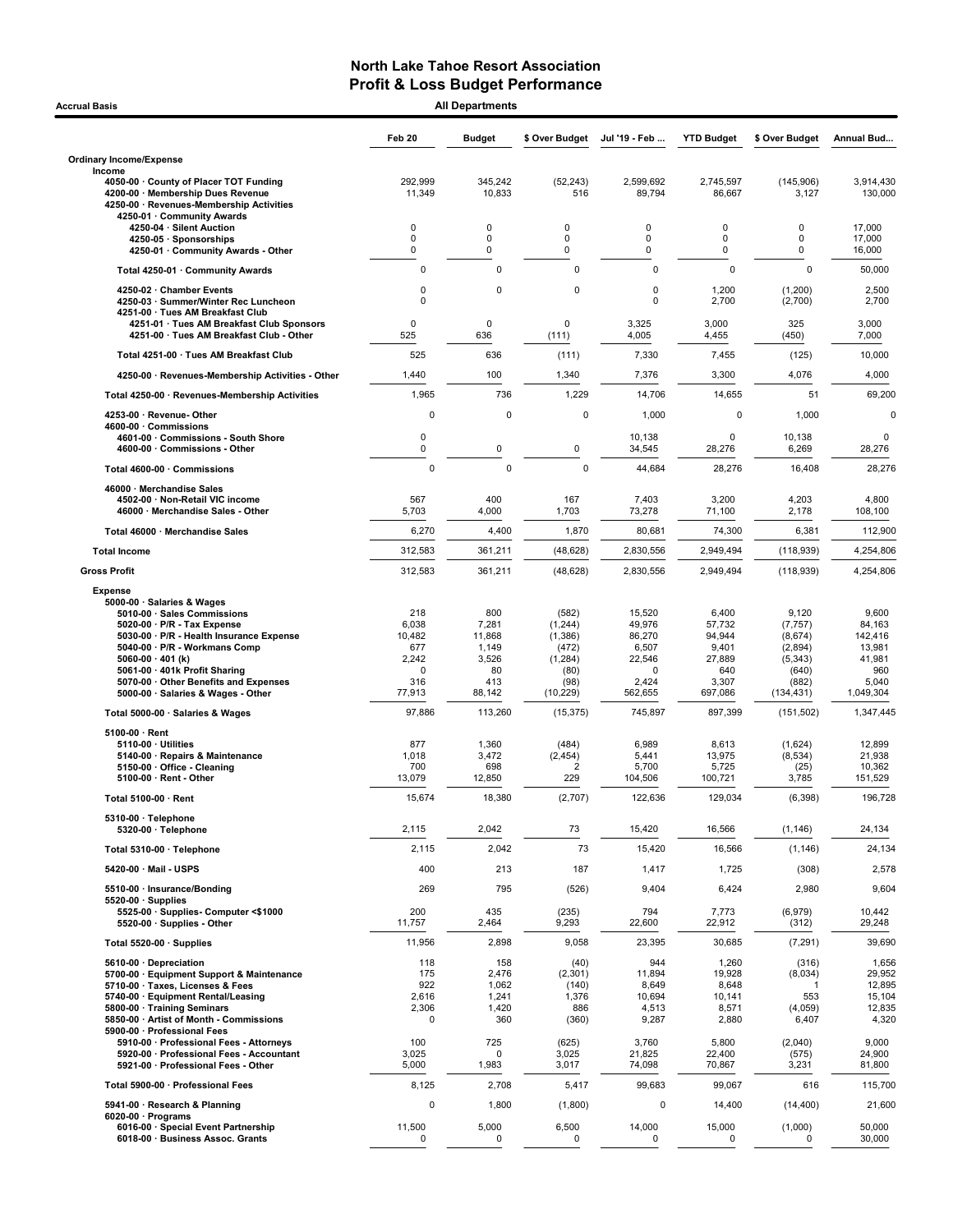Accrual Basis **Accrual Basis All Departments** 

|                                                                                | Feb <sub>20</sub>  | <b>Budget</b>              | \$ Over Budget             | Jul '19 - Feb     | <b>YTD Budget</b>  | \$ Over Budget        | Annual Bud         |
|--------------------------------------------------------------------------------|--------------------|----------------------------|----------------------------|-------------------|--------------------|-----------------------|--------------------|
| Total 6020-00 · Programs                                                       | 11,500             | 5,000                      | 6,500                      | 14,000            | 15,000             | (1,000)               | 80,000             |
| 6420-00 · Events                                                               |                    |                            |                            |                   |                    |                       |                    |
| 6420-01 · Sponsorships<br>6023-00 · Autumn Food & Wine                         | $\mathbf 0$        |                            |                            | 34,668            | 37,495             | (2,827)               | 37,495             |
| 6421-01 · 4th of July Fireworks                                                | $\mathbf 0$        | 20,000                     | (20,000)                   | $\mathbf 0$       | 20,000             | (20,000)              | 20,000             |
| 6421-04 · Broken Arrow Skyrace<br>$6421-06 \cdot$ Spartan                      | 25,000<br>$\Omega$ | 0                          | 25,000                     | 25,000<br>254,019 | 25,000<br>254,400  | 0<br>(381)            | 25,400<br>254,400  |
| 6421-07 · Tahoe Lacrosse Tournament                                            | 6,000              | 6,000                      | 0                          | 6,000             | 6,000              | $\Omega$              | 6,000              |
| 6421-09 · Wanderlust                                                           | $\mathbf 0$        | $\Omega$                   | $\Omega$                   | $\mathbf 0$       | 30,500             | (30, 500)             | 37,500             |
| 6421-10 · WinterWonderGrass - Tahoe<br>6421-16 · Mountain Travel Symposium     | 0<br>$\mathbf 0$   | 17,500<br>25,000           | (17,500)<br>(25,000)       | 17,680<br>5,525   | 17,900<br>25,000   | (220)<br>(19, 475)    | 21,900<br>75,000   |
| Total 6420-01 · Sponsorships                                                   | 31,000             | 68,500                     | (37, 500)                  | 342,892           | 416,295            | (73, 403)             | 477,695            |
| 6421-00 · New Event Development<br>6424-00 · Event Operation Expenses          | 0<br>0             | 2,500<br>667               | (2,500)<br>(667)           | 220<br>1,617      | 20,000<br>5,336    | (19,780)<br>(3,719)   | 30,000<br>8,000    |
| Total 6420-00 · Events                                                         | 31,000             | 71,667                     | (40, 667)                  | 344,729           | 441,631            | (96, 902)             | 515,695            |
| 6423-00 · Membership Activities                                                |                    |                            |                            |                   |                    |                       |                    |
| 6434-00 · Community Awards Dinner<br>6436-00 · Membership - Wnt/Sum Rec Lunch  | 15,000<br>0        | $\mathbf 0$<br>$\mathbf 0$ | 15,000<br>$\mathbf 0$      | 21,140<br>633     | 0<br>3,500         | 21,140<br>(2,867)     | 27,500<br>5,000    |
| 6437-00 · Tuesday Morning Breakfast Club                                       | 513                | 545                        | (32)                       | 2,724             | 3,818              | (1,095)               | 6,000              |
| 6442-00 · Public Relations/Website                                             | 334                | 417                        | (83)                       | 3,798             | 3,333              | 464                   | 5,000              |
| 6423-00 · Membership Activities - Other                                        | 650                | 100                        | 550                        | 1,779             | 4,450              | (2,671)               | 8,500              |
| Total 6423-00 · Membership Activities<br>6730-00 · Marketing Cooperative/Media | 16,497             | 1,062                      | 15,435                     | 30,074            | 15,101             | 14,972<br>$\mathbf 0$ | 52,000             |
| 6740-00 · Media/Collateral/Production                                          | 117,009<br>0       | 117,009<br>$\mathbf 0$     | 0<br>0                     | 1,107,149<br>384  | 1,107,149<br>1,500 | (1, 116)              | 1,503,362<br>3,000 |
| 6742-00 · Non-NLT Co-Op Marketing Program                                      | 355                | 2,000                      | (1,645)                    | 9,134             | 17,910             | (8,776)               | 27,910             |
| 6743-00 · BACC Marketing Programs<br>6743 01 · Shop Local                      | 1,808              | 217                        | 1,591                      | 9,708             | 7,349              | 2,359                 | 20,000             |
| 6743-03 · Touch Lake Tahoe                                                     | 5,763              | 4,500                      | 1,263                      | 16,097            | 4,500              | 11,597                | 20,000             |
| 6743-04 · High Notes<br>6743-05 · Peak Your Adventure                          | 0<br>0             | 0<br>0                     | $\mathbf 0$<br>$\mathbf 0$ | 0<br>$\mathbf 0$  | 0<br>1,000         | $\Omega$<br>(1,000)   | 20,000<br>20,000   |
| Total 6743-00 · BACC Marketing Programs                                        | 7,571              | 4,717                      | 2,854                      | 25,805            | 12,849             | 12,956                | 80,000             |
| 7500-00 · Trade Shows/Travel                                                   | 2,834              | $\mathbf 0$                | 2,834                      | 3,426             | 3,000              | 426                   | 3,000              |
| 8100-00 · Cost of Goods Sold<br>51100 · Freight and Shipping Costs             | 119                | 50                         | 69                         | 872               | 900                | (28)                  | 1,190              |
| 52500 · Purchase Discounts                                                     | 0                  |                            |                            | (1)               |                    |                       |                    |
| 59900 · POS Inventory Adjustments<br>8100-00 · Cost of Goods Sold - Other      | 0<br>3,014         | 2,000                      | 1,014                      | 351<br>37,899     | 35,550             | 2,349                 | 54,050             |
| Total 8100-00 · Cost of Goods Sold                                             | 3,133              | 2,050                      | 1,083                      | 39,121            | 36,450             | 2,671                 | 55,240             |
| 8200-00 · Associate Relations                                                  | 49                 | 648                        | (599)                      | 1,042             | 5,184              | (4, 142)              | 7,756              |
| 8300-00 · Board Functions                                                      | 2,941              | 1,000                      | 1,941                      | 19,999            | 5,000              | 14,999                | 5,950              |
| 8500-00 · Credit Card Fees                                                     | 359                | 336                        | 23                         | 4,421             | 4,057              | 364                   | 7,454              |
| 8600-00 · Additional Opportunites<br>8700-00 · Automobile Expenses             | $\mathbf 0$<br>126 | 3,500<br>493               | (3,500)<br>(367)           | $\Omega$<br>1,866 | 18,091<br>4,265    | (18,091)<br>(2,399)   | 32,091<br>6,285    |
| 8750-00 · Meals/Meetings                                                       | 403                | 461                        | (58)                       | 1,548             | 3,691              | (2, 143)              | 5,534              |
| 8810-00 · Dues & Subscriptions                                                 | 811                | 616                        | 195                        | 5,525             | 5,027              | 498                   | 7,490              |
| 8910-00 · Travel<br>8920-00 · Bad Debt                                         | $\mathbf 0$<br>164 | 2,100<br>0                 | (2, 100)<br>164            | $\Omega$<br>2,899 | 4,900<br>0         | (4,900)<br>2,899      | 7,800<br>0         |
| <b>Total Expense</b>                                                           | 337,313            | 361,472                    | (24, 159)                  | 2,674,957         | 2,947,533          | (272, 576)            | 4,234,808          |
| <b>Net Ordinary Income</b>                                                     | (24, 729)          | (260)                      | (24, 469)                  | 155,599           | 1,962              | 153,638               | 19,998             |
| <b>Other Income/Expense</b><br>Other Income                                    |                    |                            |                            |                   |                    |                       |                    |
| 4700-00 · Revenues- Interest & Investment                                      | 22                 |                            |                            | 185               |                    |                       |                    |
| <b>Total Other Income</b>                                                      | 22                 |                            |                            | 185               |                    |                       |                    |
| <b>Other Expense</b><br>8990-00 · Allocated                                    | 0                  | $\mathbf{1}$               | (1)                        | 0                 | (1)                | 1                     | $\Omega$           |
| <b>Total Other Expense</b>                                                     | 0                  | $\mathbf{1}$               | (1)                        | 0                 | (1)                | $\mathbf{1}$          | 0                  |
| <b>Net Other Income</b>                                                        | 22                 | (1)                        | 23                         | 185               | $\overline{1}$     | 184                   | $\mathbf 0$        |
| Net Income                                                                     | (24,707)           | (261)                      | (24, 446)                  | 155,784           | 1,963              | 153,822               | 19,998             |
|                                                                                |                    |                            |                            |                   |                    |                       |                    |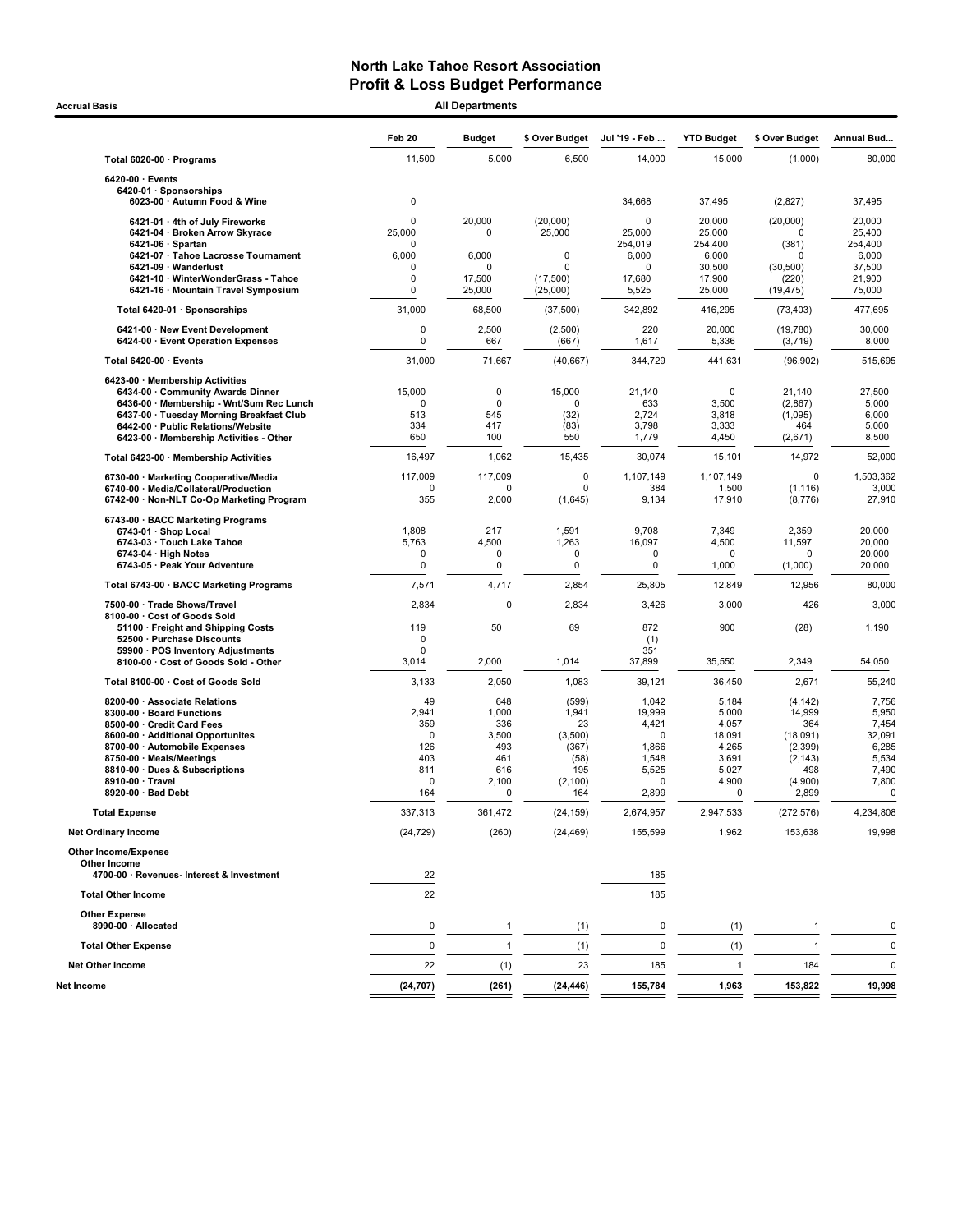| 11 - Marketing<br><b>Accrual Basis</b>                                                                                                                              |                           |                              |                              |                                 |                                   |                               |                                   |  |
|---------------------------------------------------------------------------------------------------------------------------------------------------------------------|---------------------------|------------------------------|------------------------------|---------------------------------|-----------------------------------|-------------------------------|-----------------------------------|--|
|                                                                                                                                                                     | Feb 20                    | <b>Budget</b>                | \$ Over Budget               | Jul '19 - Feb 20                | <b>YTD Budget</b>                 | \$ Over Budget                | <b>Annual Budget</b>              |  |
| <b>Ordinary Income/Expense</b>                                                                                                                                      |                           |                              |                              |                                 |                                   |                               |                                   |  |
| Income<br>4050-00 County of Placer TOT Funding<br>4253-00 · Revenue- Other                                                                                          | 223,425<br>$\Omega$       | 275,668                      | (52, 242)                    | 2,005,286<br>1,000              | 2,151,195                         | (145,909)                     | 3,044,007                         |  |
| <b>Total Income</b>                                                                                                                                                 | 223,425                   | 275,668                      | (52, 242)                    | 2,006,286                       | 2,151,195                         | (144, 909)                    | 3,044,007                         |  |
| <b>Gross Profit</b>                                                                                                                                                 | 223,425                   | 275,668                      | (52, 242)                    | 2,006,286                       | 2,151,195                         | (144, 909)                    | 3,044,007                         |  |
| <b>Expense</b><br>5000-00 · Salaries & Wages<br>5000-01 · In-Market Administration<br>$5020-00 \cdot P/R$ - Tax Expense<br>5030-00 · P/R - Health Insurance Expense | 1,375<br>1,826<br>4,819   | 1,375<br>2,037<br>3,667      | 0<br>(211)<br>1,152          | 11,000<br>15,399<br>34,400      | 11,000<br>16,299<br>29,336        | 0<br>(900)<br>5,064           | 16,500<br>21,537<br>44,004        |  |
| 5040-00 · P/R - Workmans Comp<br>5060-00 $\cdot$ 401 (k)                                                                                                            | 128<br>811                | 178<br>1,019                 | (50)<br>(208)                | 1,107<br>6,906                  | 1,426<br>8,149                    | (320)<br>(1, 243)             | 2,139<br>12,224                   |  |
| 5070-00 · Other Benefits and Expenses                                                                                                                               | 153                       | 160                          | (7)                          | 918                             | 1,280                             | (362)                         | 1,920                             |  |
| 5000-00 · Salaries & Wages - Other                                                                                                                                  | 23,991                    | 25,467                       | (1, 476)                     | 188,272                         | 203,736                           | (15, 464)                     | 305,604                           |  |
| Total 5000-00 · Salaries & Wages                                                                                                                                    | 33,103                    | 33,903                       | (801)                        | 258,002                         | 271,226                           | (13, 224)                     | 403,929                           |  |
| $5100-00 \cdot$ Rent<br>5110-00 · Utilities<br>5140-00 · Repairs & Maintenance<br>5150-00 · Office - Cleaning<br>5100-00 · Rent - Other                             | 147<br>92<br>261<br>2,431 | 258<br>2,009<br>206<br>2,386 | (111)<br>(1,916)<br>55<br>45 | 1,305<br>323<br>2,128<br>19,490 | 1,223<br>2,259<br>1,398<br>17,080 | 82<br>(1,936)<br>731<br>2,410 | 2,001<br>4,367<br>2,866<br>24,200 |  |
| Total 5100-00 · Rent                                                                                                                                                | 2,931                     | 4,859                        | (1, 927)                     | 23,246                          | 21,959                            | 1,287                         | 33,434                            |  |
| 5310-00 · Telephone<br>5320-00 · Telephone                                                                                                                          | 592                       | 600                          | (8)                          | 4,323                           | 4,800                             | (477)                         | 6,600                             |  |
| Total 5310-00 · Telephone                                                                                                                                           | 592                       | 600                          | (8)                          | 4,323                           | 4,800                             | (477)                         | 6,600                             |  |
| 5420-00 · Mail - USPS                                                                                                                                               | 137                       | 50                           | 87                           | 458                             | 400                               | 58                            | 600                               |  |
| $5520-00 \cdot$ Supplies<br>5525-00 · Supplies- Computer <\$1000<br>5520-00 · Supplies - Other                                                                      | $\mathbf 0$<br>73         | 100<br>1,500                 | (100)<br>(1, 427)            | $\Omega$<br>1,054               | 3,300<br>2,550                    | (3,300)<br>(1, 496)           | 3,700<br>4,750                    |  |
| Total 5520-00 · Supplies                                                                                                                                            | 73                        | 1,600                        | (1, 527)                     | 1,054                           | 5,850                             | (4,796)                       | 8,450                             |  |
| 5700-00 · Equipment Support & Maintenance<br>5710-00 · Taxes, Licenses & Fees                                                                                       | $\mathbf 0$<br>$\Omega$   | 120                          | (120)                        | $\mathbf 0$<br>60               | 960                               | (960)                         | 1,440                             |  |
| 5740-00 · Equipment Rental/Leasing<br>5800-00 · Training Seminars                                                                                                   | 91<br>2,306               | 315<br>999                   | (224)<br>1,307               | 1,575<br>4,424                  | 2,520<br>3,205                    | (945)<br>1,219                | 3,780<br>4,785                    |  |
| 5900-00 · Professional Fees<br>5910-00 · Professional Fees - Attorneys<br>5921-00 · Professional Fees - Other                                                       | 0<br>0                    | 100<br>400                   | (100)<br>(400)               | 0<br>0                          | 800<br>3,200                      | (800)<br>(3, 200)             | 1,500<br>4,800                    |  |
| Total 5900-00 · Professional Fees                                                                                                                                   | 0                         | 500                          | (500)                        | $\Omega$                        | 4,000                             | (4,000)                       | 6,300                             |  |
| 5941-00 · Research & Planning                                                                                                                                       | 0                         | 1,500                        | (1,500)                      | $\mathbf 0$                     | 12,000                            | (12,000)                      | 18,000                            |  |
| $6020-00 \cdot$ Programs<br>6016-00 · Special Event Partnership<br>6018-00 · Business Assoc. Grants                                                                 | 11,500<br>0               | 5,000<br>0                   | 6,500<br>0                   | 14,000<br>$\Omega$              | 15,000<br>0                       | (1,000)<br>0                  | 50,000<br>30,000                  |  |
| Total 6020-00 · Programs                                                                                                                                            | 11,500                    | 5,000                        | 6,500                        | 14,000                          | 15,000                            | (1,000)                       | 80,000                            |  |
| $6420-00$ · Events<br>6420-01 · Sponsorships<br>6023-00 · Autumn Food & Wine                                                                                        | 0                         |                              |                              | 34,668                          | 37,495                            | (2,827)                       | 37,495                            |  |
| 6421-01 · 4th of July Fireworks<br>6421-04 · Broken Arrow Skyrace                                                                                                   | 0<br>25,000               | 20,000<br>0                  | (20,000)<br>25,000           | $\Omega$<br>25,000              | 20,000<br>25,000                  | (20,000)<br>0                 | 20,000<br>25,400                  |  |
| $6421-06 \cdot$ Spartan<br>6421-07 · Tahoe Lacrosse Tournament                                                                                                      | 0<br>6,000                | 6,000                        | $\mathbf 0$                  | 254,019<br>6,000                | 254,400<br>6,000                  | (381)                         | 254,400<br>6,000                  |  |
| 6421-09 · Wanderlust<br>6421-10 · WinterWonderGrass - Tahoe                                                                                                         | 0<br>0                    | 0<br>17,500                  | O<br>(17, 500)               | 0<br>17,680                     | 30,500<br>17,900                  | (30, 500)<br>(220)            | 37,500<br>21,900                  |  |
| 6421-16 · Mountain Travel Symposium                                                                                                                                 | 0                         | 25,000                       | (25,000)                     | 5,525                           | 25,000                            | (19, 475)                     | 75,000                            |  |
| Total 6420-01 · Sponsorships                                                                                                                                        | 31,000                    | 68,500                       | (37,500)                     | 342,892                         | 416,295                           | (73, 403)                     | 477,695                           |  |
| 6421-00 · New Event Development<br>6424-00 · Event Operation Expenses                                                                                               | 0<br>0                    | 2,500<br>667                 | (2,500)<br>(667)             | 220<br>1,617                    | 20,000<br>5,336                   | (19,780)<br>(3,719)           | 30,000<br>8,000                   |  |
| Total 6420-00 · Events                                                                                                                                              | 31,000                    | 71,667                       | (40, 667)                    | 344,729                         | 441,631                           | (96, 902)                     | 515,695                           |  |
| 6730-00 · Marketing Cooperative/Media<br>6742-00 · Non-NLT Co-Op Marketing Program                                                                                  | 106,433<br>155            | 106,433<br>1,000             | $\mathbf 0$<br>(845)         | 1,022,538<br>4,813              | 1,022,538<br>9,910                | 0<br>(5,097)                  | 1,376,446<br>15,910               |  |
| 6743-00 · BACC Marketing Programs<br>6743-01 · Shop Local                                                                                                           | 1,808                     | 217                          | 1,591                        | 9,708                           | 7,349                             | 2,359                         | 20,000                            |  |
| 6743-03 · Touch Lake Tahoe                                                                                                                                          | 5,763                     | 4,500                        | 1,263                        | 16,097                          | 4,500                             | 11,597                        | 20,000                            |  |
| $6743-04 \cdot$ High Notes<br>6743-05 · Peak Your Adventure                                                                                                         | 0<br>0                    | $\pmb{0}$<br>0               | 0<br>0                       | 0<br>0                          | 0<br>1,000                        | 0<br>(1,000)                  | 20,000<br>20,000                  |  |
| Total 6743-00 · BACC Marketing Programs                                                                                                                             | 7,571                     | 4,717                        | 2,854                        | 25,805                          | 12,849                            | 12,956                        | 80,000                            |  |
| 7500-00 · Trade Shows/Travel<br>8200-00 · Associate Relations                                                                                                       | 1,525<br>0                | 140                          | (140)                        | 1,525<br>191                    | 1,120                             | (930)                         | 1,660                             |  |
| 8500-00 · Credit Card Fees<br>8600-00 · Additional Opportunites<br>8700-00 · Automobile Expenses                                                                    | 0<br>0<br>44              | 3,000<br>130                 | (3,000)<br>(86)              | 50<br>0<br>1,100                | 14,091<br>1,040                   | (14,091)<br>60                | 26,091                            |  |
|                                                                                                                                                                     |                           |                              |                              |                                 |                                   |                               | 1,560                             |  |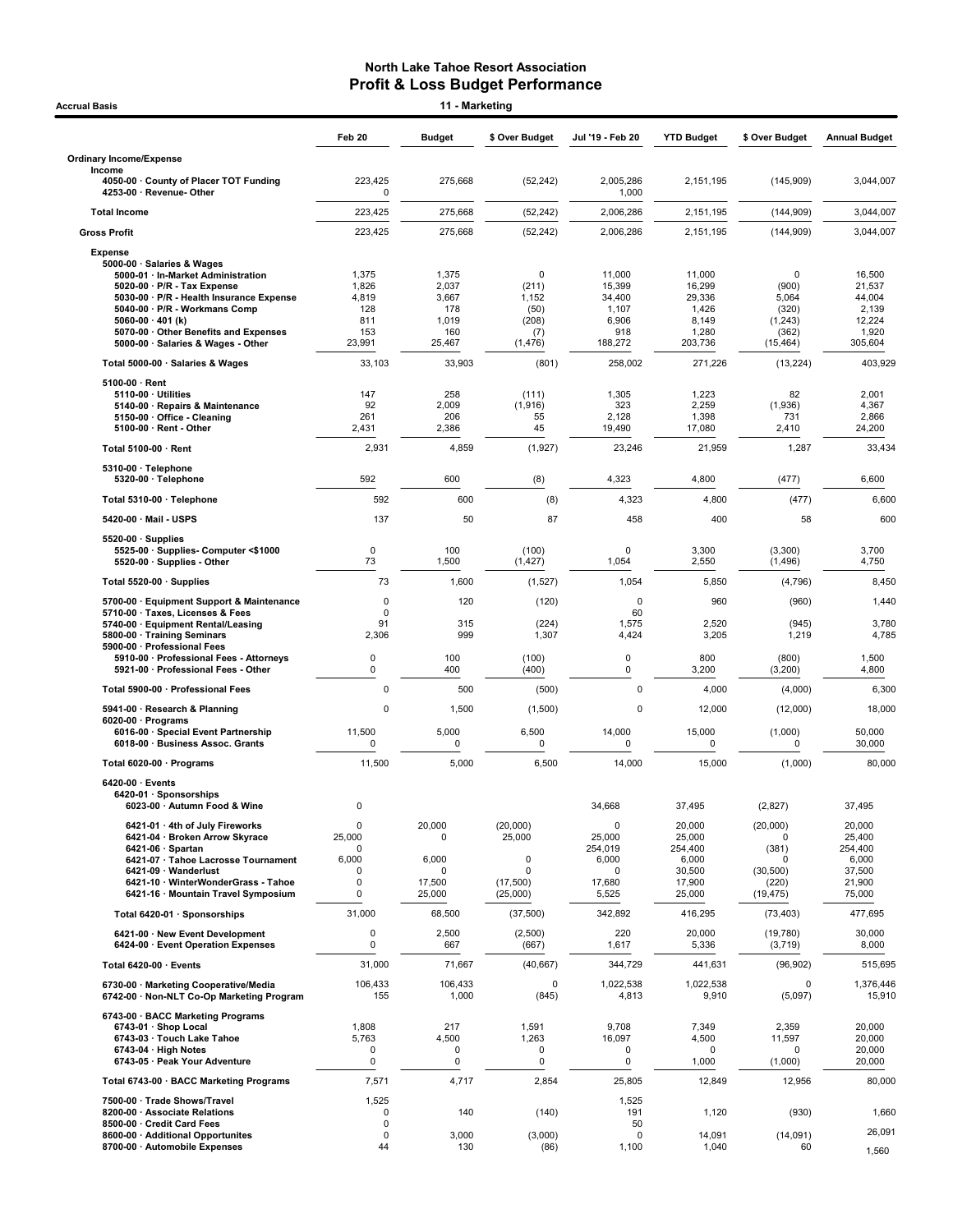Feb 20 Budget \$ Over Budget Jul '19 - Feb 20 YTD Budget \$ Over Budget Annual Budget 8750-00 · Meals/Meetings 14 163 (149) 472 1,300 (828) 1,950 8810-00 · Dues & Subscriptions 126 250 (124) 1,397 2,000 (603) 3,000 8910-00 · Travel 0 2,100 (2,100) 0 4,900 (4,900) 6,300 Total Expense 197,600 239,045 (41,446) 1,709,760 1,853,299 (143,539) 2,595,931 Net Ordinary Income 25,826 36,623 (10,797) 296,526 297,896 (1,370) 448,076 Accrual Basis **11 - Marketing** 

| Net Income                                                                               | (48, 143) | (230)     | (47, 913) | 57,656     | (317)      | 57.973    | 0          |
|------------------------------------------------------------------------------------------|-----------|-----------|-----------|------------|------------|-----------|------------|
| <b>Net Other Income</b>                                                                  | (73,969)  | (36, 852) | (37, 117) | (238, 870) | (298, 213) | 59,343    | (448, 076) |
| <b>Total Other Expense</b>                                                               | 73.991    | 36.852    | 37.139    | 239,055    | 298,213    | (59, 158) | 448.076    |
| <b>Other Expense</b><br>8990-00 · Allocated                                              | 73.991    | 36.852    | 37,139    | 239,055    | 298.213    | (59, 158) | 448.076    |
| <b>Total Other Income</b>                                                                | 22        |           |           | 185        |            |           |            |
| <b>Other Income/Expense</b><br>Other Income<br>4700-00 · Revenues- Interest & Investment | 22        |           |           | 185        |            |           |            |
|                                                                                          |           |           |           |            |            |           |            |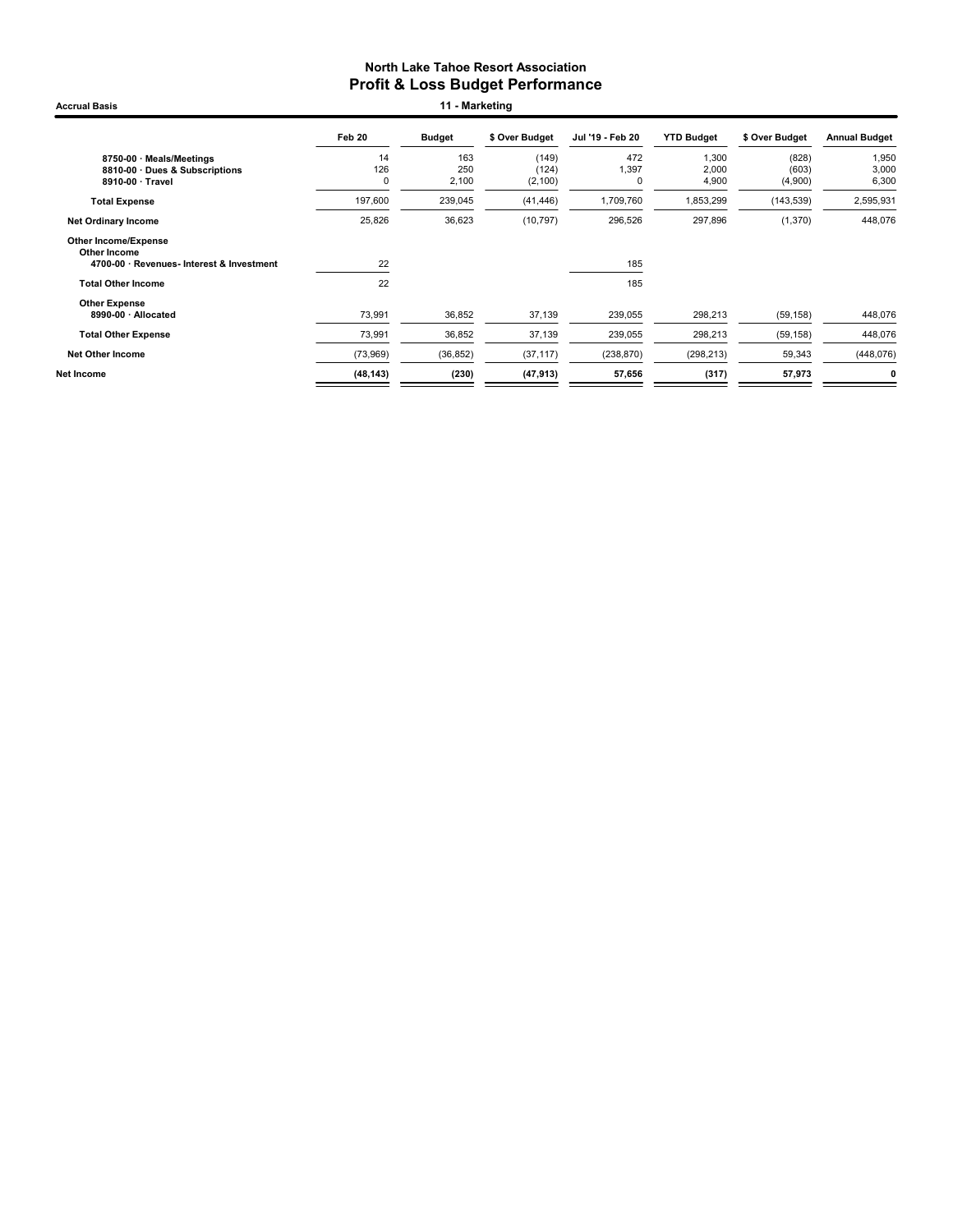| <b>Accrual Basis</b>                                                                                                                                                                                                                                                                                                                                                                                                                                                                                        |                                                                                                 | 30 - Conference                                                                         |                                                                                                          |                                                                                                                  |                                                                                                          |                                                                                                                        |                                                                                                                          |
|-------------------------------------------------------------------------------------------------------------------------------------------------------------------------------------------------------------------------------------------------------------------------------------------------------------------------------------------------------------------------------------------------------------------------------------------------------------------------------------------------------------|-------------------------------------------------------------------------------------------------|-----------------------------------------------------------------------------------------|----------------------------------------------------------------------------------------------------------|------------------------------------------------------------------------------------------------------------------|----------------------------------------------------------------------------------------------------------|------------------------------------------------------------------------------------------------------------------------|--------------------------------------------------------------------------------------------------------------------------|
|                                                                                                                                                                                                                                                                                                                                                                                                                                                                                                             | Feb 20                                                                                          | <b>Budget</b>                                                                           | \$ Over Budget                                                                                           | Jul '19 - Feb 20                                                                                                 | <b>YTD Budget</b>                                                                                        | \$ Over Budget                                                                                                         | <b>Annual Budget</b>                                                                                                     |
| <b>Ordinary Income/Expense</b>                                                                                                                                                                                                                                                                                                                                                                                                                                                                              |                                                                                                 |                                                                                         |                                                                                                          |                                                                                                                  |                                                                                                          |                                                                                                                        |                                                                                                                          |
| Income<br>4050-00 County of Placer TOT Funding<br>4600-00 · Commissions                                                                                                                                                                                                                                                                                                                                                                                                                                     | 34,177                                                                                          | 34,178                                                                                  | (0)                                                                                                      | 246,008                                                                                                          | 246,007                                                                                                  | 1                                                                                                                      | 383,252                                                                                                                  |
| 4601-00 Commissions - South Shore<br>4600-00 Commissions - Other                                                                                                                                                                                                                                                                                                                                                                                                                                            | $\pmb{0}$<br>0                                                                                  | $\mathbf 0$                                                                             | 0                                                                                                        | 10,138<br>34,545                                                                                                 | $\Omega$<br>28,276                                                                                       | 10,138<br>6,269                                                                                                        | $\pmb{0}$<br>28,276                                                                                                      |
| Total 4600-00 · Commissions                                                                                                                                                                                                                                                                                                                                                                                                                                                                                 | $\mathbf 0$                                                                                     | $\mathbf 0$                                                                             | $\pmb{0}$                                                                                                | 44,684                                                                                                           | 28,276                                                                                                   | 16,408                                                                                                                 | 28,276                                                                                                                   |
| <b>Total Income</b>                                                                                                                                                                                                                                                                                                                                                                                                                                                                                         | 34,177                                                                                          | 34,178                                                                                  | (0)                                                                                                      | 290,691                                                                                                          | 274,283                                                                                                  | 16,409                                                                                                                 | 411,528                                                                                                                  |
| <b>Gross Profit</b>                                                                                                                                                                                                                                                                                                                                                                                                                                                                                         | 34,177                                                                                          | 34,178                                                                                  | (0)                                                                                                      | 290,691                                                                                                          | 274,283                                                                                                  | 16,409                                                                                                                 | 411,528                                                                                                                  |
| <b>Expense</b><br>5000-00 · Salaries & Wages<br>5010-00 · Sales Commissions<br>5020-00 · P/R - Tax Expense<br>5030-00 · P/R - Health Insurance Expense<br>5040-00 · P/R - Workmans Comp<br>$5060-00 \cdot 401$ (k)<br>5061-00 · 401k Profit Sharing<br>5070-00 · Other Benefits and Expenses<br>5000-00 · Salaries & Wages - Other<br>Total 5000-00 · Salaries & Wages<br>5100-00 · Rent<br>5110-00 · Utilities<br>5140-00 · Repairs & Maintenance<br>5150-00 · Office - Cleaning<br>5100-00 · Rent - Other | 218<br>342<br>1,334<br>36<br>200<br>$\Omega$<br>8<br>4,991<br>7,127<br>72<br>45<br>127<br>1,140 | 800<br>1,064<br>1,754<br>88<br>501<br>80<br>12,514<br>16,800<br>66<br>45<br>94<br>1,025 | (582)<br>(722)<br>(420)<br>(52)<br>(301)<br>(80)<br>(7, 523)<br>(9,672)<br>6<br>$\mathbf 0$<br>33<br>115 | 15,520<br>5,531<br>17,796<br>520<br>2,558<br>$\Omega$<br>275<br>50,462<br>92,662<br>637<br>158<br>1,038<br>9,144 | 6,400<br>8,510<br>14,032<br>701<br>4,004<br>640<br>0<br>100,112<br>134,399<br>528<br>360<br>752<br>8,200 | 9,120<br>(2,978)<br>3,764<br>(180)<br>(1, 447)<br>(640)<br>275<br>(49, 650)<br>(41, 737)<br>109<br>(203)<br>286<br>944 | 9,600<br>12,764<br>21,048<br>1,051<br>6,007<br>960<br>$\mathbf 0$<br>150,168<br>201,598<br>792<br>540<br>1,128<br>12,300 |
| Total 5100-00 · Rent                                                                                                                                                                                                                                                                                                                                                                                                                                                                                        | 1,384                                                                                           | 1,230                                                                                   | 154                                                                                                      | 10,977                                                                                                           | 9,840                                                                                                    | 1,137                                                                                                                  | 14,760                                                                                                                   |
| 5310-00 · Telephone<br>5320-00 · Telephone                                                                                                                                                                                                                                                                                                                                                                                                                                                                  | 288                                                                                             | 300                                                                                     | (12)                                                                                                     | 2,128                                                                                                            | 2,400                                                                                                    | (272)                                                                                                                  | 3,600                                                                                                                    |
| Total 5310-00 · Telephone                                                                                                                                                                                                                                                                                                                                                                                                                                                                                   | 288                                                                                             | 300                                                                                     | (12)                                                                                                     | 2,128                                                                                                            | 2,400                                                                                                    | (272)                                                                                                                  | 3,600                                                                                                                    |
| 5420-00 · Mail - USPS                                                                                                                                                                                                                                                                                                                                                                                                                                                                                       | 67                                                                                              | 15                                                                                      | 52                                                                                                       | 167                                                                                                              | 120                                                                                                      | 47                                                                                                                     | 180                                                                                                                      |
| 5520-00 · Supplies<br>5525-00 · Supplies- Computer <\$1000<br>5520-00 · Supplies - Other                                                                                                                                                                                                                                                                                                                                                                                                                    | $\pmb{0}$<br>36                                                                                 | 31<br>29                                                                                | (31)<br>6                                                                                                | $\mathbf 0$<br>308                                                                                               | 248<br>515                                                                                               | (248)<br>(207)                                                                                                         | 372<br>594                                                                                                               |
| Total 5520-00 · Supplies                                                                                                                                                                                                                                                                                                                                                                                                                                                                                    | 36                                                                                              | 60                                                                                      | (25)                                                                                                     | 308                                                                                                              | 763                                                                                                      | (455)                                                                                                                  | 966                                                                                                                      |
| 5700-00 · Equipment Support & Maintenance<br>5710-00 · Taxes, Licenses & Fees<br>5740-00 · Equipment Rental/Leasing<br>6730-00 · Marketing Cooperative/Media<br>8200-00 · Associate Relations<br>8500-00 · Credit Card Fees<br>8810-00 · Dues & Subscriptions                                                                                                                                                                                                                                               | $\pmb{0}$<br>$\mathbf 0$<br>40<br>10,576<br>$\mathbf 0$<br>$\Omega$<br>$\mathbf 0$              | $\mathbf 0$<br>125<br>10,576<br>80<br>20                                                | $\pmb{0}$<br>(84)<br>0<br>(80)<br>(20)                                                                   | $\mathbf 0$<br>31<br>697<br>84,611<br>54<br>90<br>4                                                              | 120<br>$\mathbf 0$<br>997<br>84,611<br>640<br>160                                                        | (120)<br>31<br>(300)<br>0<br>(586)<br>(156)                                                                            | 240<br>$\Omega$<br>1,496<br>126,916<br>960<br>240                                                                        |
| <b>Total Expense</b>                                                                                                                                                                                                                                                                                                                                                                                                                                                                                        | 19,518                                                                                          | 29,206                                                                                  | (9,688)                                                                                                  | 191,729                                                                                                          | 234,051                                                                                                  | (42, 321)                                                                                                              | 350,956                                                                                                                  |
| <b>Net Ordinary Income</b>                                                                                                                                                                                                                                                                                                                                                                                                                                                                                  | 14,659                                                                                          | 4,972                                                                                   | 9,687                                                                                                    | 98,962                                                                                                           | 40,232                                                                                                   | 58,730                                                                                                                 | 60,572                                                                                                                   |
| Other Income/Expense<br><b>Other Expense</b>                                                                                                                                                                                                                                                                                                                                                                                                                                                                |                                                                                                 |                                                                                         |                                                                                                          |                                                                                                                  |                                                                                                          |                                                                                                                        |                                                                                                                          |
| 8990-00 · Allocated                                                                                                                                                                                                                                                                                                                                                                                                                                                                                         | 9,982                                                                                           | 4,972                                                                                   | 5,010                                                                                                    | 32,251                                                                                                           | 40,232                                                                                                   | (7,981)                                                                                                                | 60,572                                                                                                                   |
| <b>Total Other Expense</b>                                                                                                                                                                                                                                                                                                                                                                                                                                                                                  | 9,982                                                                                           | 4,972                                                                                   | 5,010                                                                                                    | 32,251                                                                                                           | 40,232                                                                                                   | (7,981)                                                                                                                | 60,572                                                                                                                   |
| <b>Net Other Income</b>                                                                                                                                                                                                                                                                                                                                                                                                                                                                                     | (9,982)                                                                                         | (4, 972)                                                                                | (5,010)                                                                                                  | (32, 251)                                                                                                        | (40, 232)                                                                                                | 7,981                                                                                                                  | (60, 572)                                                                                                                |
| Net Income                                                                                                                                                                                                                                                                                                                                                                                                                                                                                                  | 4,677                                                                                           | 0                                                                                       | 4,677                                                                                                    | 66,711                                                                                                           | $\mathbf{0}$                                                                                             | 66,711                                                                                                                 | $\mathbf{0}$                                                                                                             |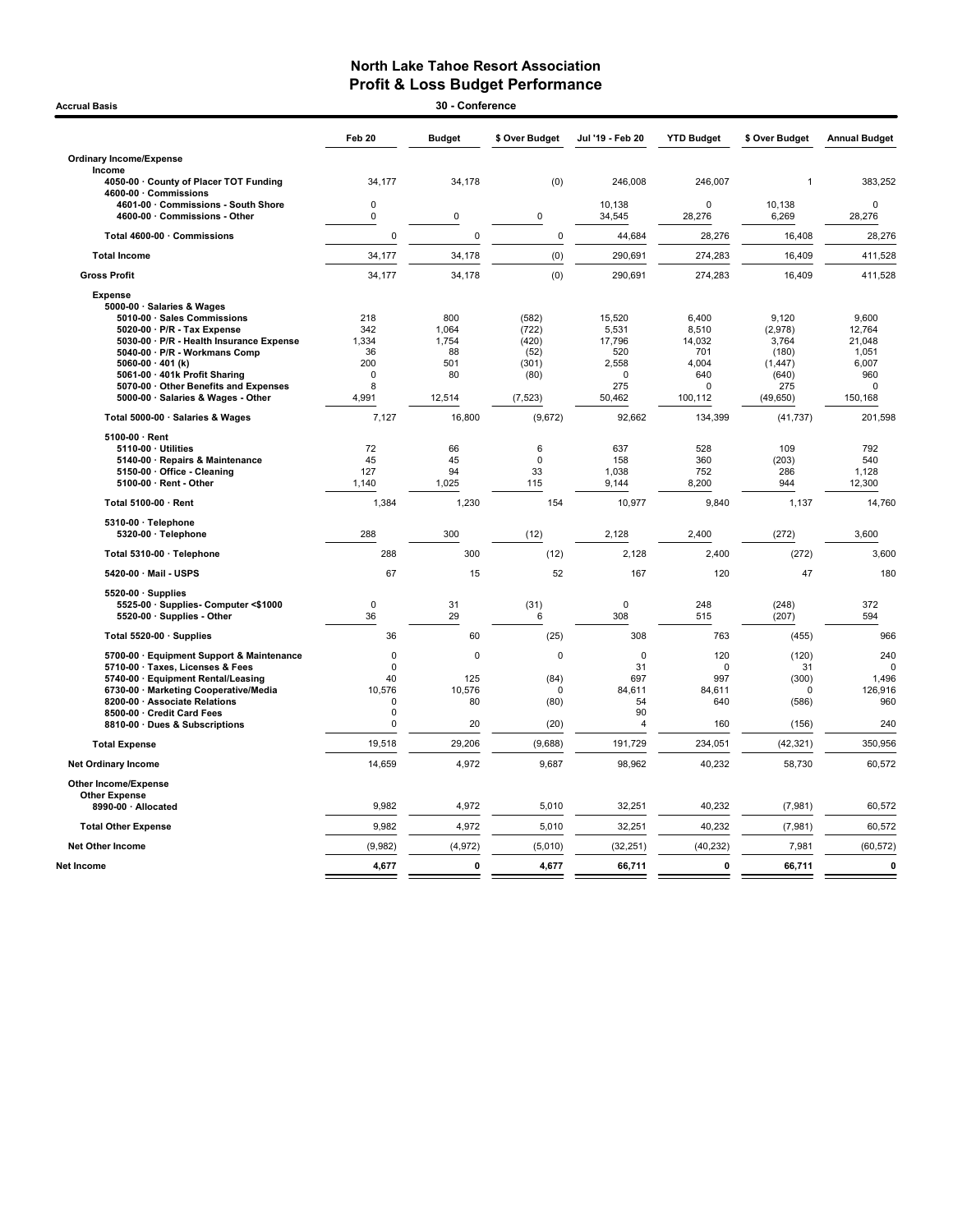Accrual Basis 42 - Visitor Center

|                                                                                                                                                                                                                                                                                                               | Feb 20                                                                    | <b>Budget</b>                                             | \$ Over Budget                                                 | Jul '19 - Feb 20                                             | <b>YTD Budget</b>                                              | \$ Over Budget                                                             | <b>Annual Budget</b>                                                |
|---------------------------------------------------------------------------------------------------------------------------------------------------------------------------------------------------------------------------------------------------------------------------------------------------------------|---------------------------------------------------------------------------|-----------------------------------------------------------|----------------------------------------------------------------|--------------------------------------------------------------|----------------------------------------------------------------|----------------------------------------------------------------------------|---------------------------------------------------------------------|
| <b>Ordinary Income/Expense</b>                                                                                                                                                                                                                                                                                |                                                                           |                                                           |                                                                |                                                              |                                                                |                                                                            |                                                                     |
| Income<br>4050-00 · County of Placer TOT Funding                                                                                                                                                                                                                                                              | 33,689                                                                    | 33,689                                                    | (0)                                                            | 266,426                                                      | 266,425                                                        | 1                                                                          | 398,306                                                             |
| 46000 · Merchandise Sales<br>4502-00 · Non-Retail VIC income                                                                                                                                                                                                                                                  | 567                                                                       | 400                                                       | 167                                                            | 7,403                                                        | 3,200                                                          | 4,203                                                                      | 4,800                                                               |
| 46000 · Merchandise Sales - Other                                                                                                                                                                                                                                                                             | 5,703                                                                     | 4,000                                                     | 1,703                                                          | 73,278                                                       | 71,100                                                         | 2,178                                                                      | 108,100                                                             |
| Total 46000 · Merchandise Sales                                                                                                                                                                                                                                                                               | 6,270                                                                     | 4,400                                                     | 1,870                                                          | 80,681                                                       | 74,300                                                         | 6,381                                                                      | 112,900                                                             |
| <b>Total Income</b>                                                                                                                                                                                                                                                                                           | 39,959                                                                    | 38,089                                                    | 1,870                                                          | 347,107                                                      | 340,725                                                        | 6,382                                                                      | 511,206                                                             |
| <b>Gross Profit</b>                                                                                                                                                                                                                                                                                           | 39,959                                                                    | 38,089                                                    | 1,870                                                          | 347,107                                                      | 340,725                                                        | 6,382                                                                      | 511,206                                                             |
| <b>Expense</b><br>5000-00 · Salaries & Wages<br>5020-00 · P/R - Tax Expense<br>5030-00 · P/R - Health Insurance Expense<br>5040-00 · P/R - Workmans Comp<br>5060-00 $\cdot$ 401 (k)<br>5070-00 Other Benefits and Expenses<br>5000-00 · Salaries & Wages - Other                                              | 971<br>1,993<br>329<br>428<br>84<br>11,480                                | 1,372<br>2,225<br>630<br>560<br>80<br>14,000              | (401)<br>(232)<br>(302)<br>(132)<br>(2,520)                    | 11,096<br>13,970<br>4,051<br>4.325<br>316<br>116,935         | 11,658<br>17,800<br>5,352<br>4,758<br>640<br>118,950           | (562)<br>(3,830)<br>(1, 301)<br>(433)<br>(324)<br>(2,015)                  | 17,362<br>26,700<br>7,856<br>6,984<br>960<br>174,600                |
| Total 5000-00 · Salaries & Wages                                                                                                                                                                                                                                                                              | 15,284                                                                    | 18,867                                                    | (3, 583)                                                       | 150,693                                                      | 159,158                                                        | (8, 465)                                                                   | 234,462                                                             |
| 5100-00 · Rent<br>5110-00 · Utilities<br>5140-00 · Repairs & Maintenance<br>5150-00 · Office - Cleaning<br>5100-00 · Rent - Other                                                                                                                                                                             | 496<br>257<br>25<br>6,501                                                 | 750<br>1,000<br>50<br>6,500                               | (254)<br>(744)<br>(25)<br>-1                                   | 3.622<br>1,918<br>208<br>52,009                              | 5.200<br>8,000<br>850<br>52,000                                | (1,578)<br>(6,082)<br>(642)<br>9                                           | 7.600<br>12,000<br>2,500<br>78,800                                  |
| Total 5100-00 · Rent                                                                                                                                                                                                                                                                                          | 7,279                                                                     | 8,300                                                     | (1,021)                                                        | 57,756                                                       | 66,050                                                         | (8, 294)                                                                   | 100,900                                                             |
| 5310-00 · Telephone<br>5320-00 · Telephone                                                                                                                                                                                                                                                                    | 244                                                                       | 242                                                       | $\overline{c}$                                                 | 1,830                                                        | 1,936                                                          | (106)                                                                      | 2,904                                                               |
| Total 5310-00 · Telephone                                                                                                                                                                                                                                                                                     | 244                                                                       | 242                                                       | $\overline{c}$                                                 | 1,830                                                        | 1,936                                                          | (106)                                                                      | 2,904                                                               |
| 5420-00 · Mail - USPS                                                                                                                                                                                                                                                                                         | 47                                                                        | 50                                                        | (3)                                                            | 117                                                          | 400                                                            | (283)                                                                      | 600                                                                 |
| 5520-00 · Supplies<br>5525-00 · Supplies- Computer <\$1000<br>5520-00 · Supplies - Other                                                                                                                                                                                                                      | 0<br>311                                                                  | 12<br>226                                                 | (12)<br>85                                                     | $\Omega$<br>2,663                                            | 332<br>3,670                                                   | (332)<br>(1,007)                                                           | 1.310<br>4,894                                                      |
| Total 5520-00 · Supplies                                                                                                                                                                                                                                                                                      | 311                                                                       | 238                                                       | 73                                                             | 2,663                                                        | 4,002                                                          | (1, 339)                                                                   | 6,204                                                               |
| 5610-00 · Depreciation<br>5700-00 · Equipment Support & Maintenance<br>5710-00 · Taxes. Licenses & Fees<br>5740-00 · Equipment Rental/Leasing<br>5800-00 · Training Seminars<br>5850-00 · Artist of Month - Commissions<br>6740-00 · Media/Collateral/Production<br>6742-00 · Non-NLT Co-Op Marketing Program | 118<br>41<br>$\Omega$<br>73<br>$\Omega$<br>$\mathbf 0$<br>$\Omega$<br>200 | 118<br>100<br>235<br>$\Omega$<br>360<br>$\Omega$<br>1,000 | (0)<br>(59)<br>(162)<br>$\Omega$<br>(360)<br>$\Omega$<br>(800) | 944<br>41<br>20<br>1,203<br>$\circ$<br>9,287<br>384<br>1,600 | 944<br>800<br>155<br>1,880<br>2,000<br>2,880<br>1,500<br>8,000 | (0)<br>(759)<br>(135)<br>(677)<br>(2,000)<br>6,407<br>(1, 116)<br>(6, 400) | 1,180<br>1,200<br>155<br>2,820<br>3,000<br>4,320<br>3,000<br>12,000 |
| 8100-00 · Cost of Goods Sold<br>51100 · Freight and Shipping Costs<br>52500 · Purchase Discounts<br>59900 · POS Inventory Adjustments                                                                                                                                                                         | 119<br>$\Omega$<br>$\mathbf 0$                                            | 50                                                        | 69                                                             | 872<br>(1)<br>351                                            | 900                                                            | (28)                                                                       | 1,190                                                               |
| 8100-00 Cost of Goods Sold - Other                                                                                                                                                                                                                                                                            | 3,014                                                                     | 2,000                                                     | 1,014                                                          | 37,899                                                       | 35,550                                                         | 2,349                                                                      | 54,050                                                              |
| Total 8100-00 · Cost of Goods Sold<br>8200-00 · Associate Relations<br>8500-00 Credit Card Fees<br>8700-00 · Automobile Expenses<br>8750-00 · Meals/Meetings<br>8810-00 · Dues & Subscriptions<br>8910-00 · Travel                                                                                            | 3,133<br>$\Omega$<br>284<br>48<br>14<br>55<br>$\mathbf 0$                 | 2,050<br>58<br>154<br>50<br>65<br>0                       | 1,083<br>(58)<br>130<br>(2)<br>(52)<br>$\pmb{0}$               | 39,121<br>176<br>2,920<br>308<br>214<br>55<br>$\circ$        | 36,450<br>464<br>2,602<br>700<br>520<br>100<br>0               | 2,671<br>(288)<br>318<br>(392)<br>(306)<br>(45)<br>$^{\circ}$              | 55,240<br>696<br>3,954<br>950<br>780<br>100<br>1,500                |
| <b>Total Expense</b>                                                                                                                                                                                                                                                                                          | 27,129                                                                    | 31,887                                                    | (4, 758)                                                       | 269,331                                                      | 290,541                                                        | (21, 210)                                                                  | 435,965                                                             |
| <b>Net Ordinary Income</b>                                                                                                                                                                                                                                                                                    | 12,830                                                                    | 6,202                                                     | 6,628                                                          | 77,776                                                       | 50,184                                                         | 27,592                                                                     | 75,241                                                              |
| <b>Other Income/Expense</b><br><b>Other Expense</b><br>8990-00 · Allocated                                                                                                                                                                                                                                    | 12,452                                                                    | 6,202                                                     | 6,250                                                          | 40,230                                                       | 50,186                                                         | (9,956)                                                                    | 75,243                                                              |
| <b>Total Other Expense</b>                                                                                                                                                                                                                                                                                    | 12,452                                                                    | 6,202                                                     | 6,250                                                          | 40,230                                                       | 50,186                                                         | (9,956)                                                                    | 75,243                                                              |
| <b>Net Other Income</b>                                                                                                                                                                                                                                                                                       | (12, 452)                                                                 | (6, 202)                                                  | (6, 250)                                                       | (40, 230)                                                    | (50, 186)                                                      | 9.956                                                                      | (75, 243)                                                           |
| Net Income                                                                                                                                                                                                                                                                                                    | 378                                                                       | 0                                                         | 378                                                            | 37,545                                                       | (2)                                                            | 37,547                                                                     | (2)                                                                 |
|                                                                                                                                                                                                                                                                                                               |                                                                           |                                                           |                                                                |                                                              |                                                                |                                                                            |                                                                     |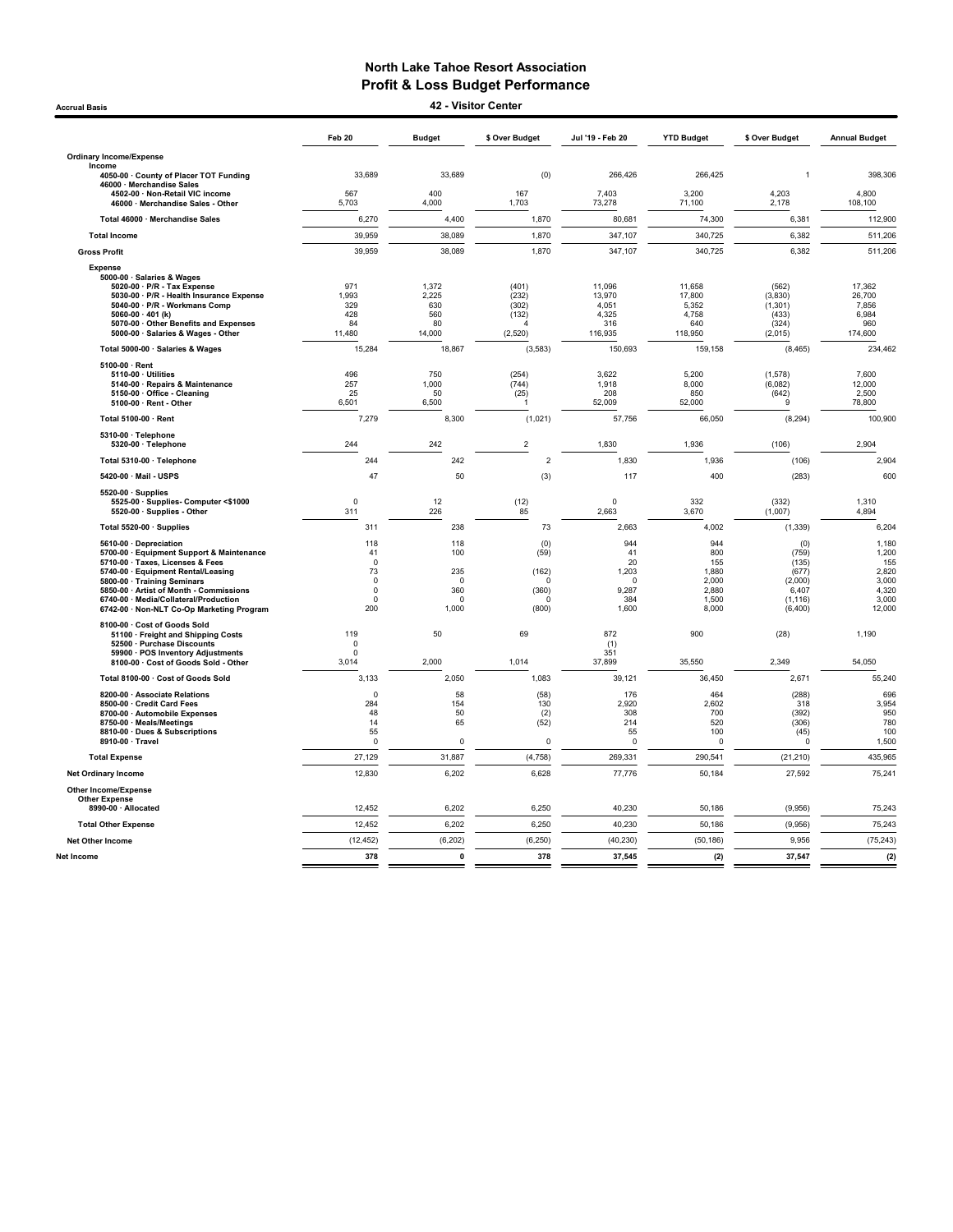**Accrual Basis** 

|                                                                                                                                                                                                                           | Feb 20                             | <b>Budget</b>             | \$ Over Bu                      | Jul '19 - Fe                                              | <b>YTD Budget</b>               | \$ Over Bu                                | <b>Annual Bu</b>                |
|---------------------------------------------------------------------------------------------------------------------------------------------------------------------------------------------------------------------------|------------------------------------|---------------------------|---------------------------------|-----------------------------------------------------------|---------------------------------|-------------------------------------------|---------------------------------|
| <b>Ordinary Income/Expense</b>                                                                                                                                                                                            |                                    |                           |                                 |                                                           |                                 |                                           |                                 |
| Income<br>4050-00 · County of Placer TOT Funding                                                                                                                                                                          | 1,707                              | 1,707                     | 0                               | 81,972                                                    | 81,971                          | $\mathbf{1}$                              | 88,866                          |
|                                                                                                                                                                                                                           |                                    | 1,707                     | $\pmb{0}$                       | 81,972                                                    | 81,971                          | $\mathbf{1}$                              |                                 |
| <b>Total Income</b>                                                                                                                                                                                                       | 1,707                              |                           |                                 |                                                           |                                 |                                           | 88,866                          |
| <b>Gross Profit</b>                                                                                                                                                                                                       | 1,707                              | 1,707                     | 0                               | 81,972                                                    | 81,971                          | $\mathbf{1}$                              | 88,866                          |
| <b>Expense</b><br>5000-00 · Salaries & Wages<br>5020-00 · P/R - Tax Expense<br>5030-00 · P/R - Health Insurance Expense<br>5040-00 · P/R - Workmans Comp<br>5060-00 $\cdot$ 401 (k)<br>5000-00 · Salaries & Wages - Other | 62<br>0<br>4<br>$\mathbf 0$<br>762 | 33<br>4<br>4<br>23<br>567 | 29<br>(4)<br>(1)<br>(23)<br>195 | 84<br>$\mathbf 0$<br>$\overline{4}$<br>$\mathbf 0$<br>948 | 264<br>32<br>32<br>184<br>4,536 | (180)<br>(32)<br>(28)<br>(184)<br>(3,588) | 396<br>48<br>48<br>276<br>6,804 |
| Total 5000-00 · Salaries & Wages                                                                                                                                                                                          | 828                                | 631                       | 197                             | 1,036                                                     | 5,048                           | (4,012)                                   | 7,572                           |
| 5100-00 · Rent<br>5110-00 · Utilities<br>5140-00 · Repairs & Maintenance<br>5150-00 · Office - Cleaning<br>5100-00 · Rent - Other                                                                                         | 0<br>0<br>$\Omega$<br>$\mathbf 0$  | 0<br>72                   | $\mathbf 0$<br>(72)             | $\pmb{0}$<br>$\Omega$<br>$\Omega$<br>$\mathbf 0$          | 36<br>6<br>41<br>504            | (36)<br>(6)<br>(41)<br>(504)              | 36<br>6<br>41<br>504            |
| Total 5100-00 · Rent                                                                                                                                                                                                      | $\Omega$                           | 72                        | (72)                            | $\mathbf 0$                                               | 587                             | (587)                                     | 587                             |
| 5310-00 · Telephone<br>5320-00 · Telephone                                                                                                                                                                                | 3                                  | 0                         | 3                               | 3                                                         | 230                             | (228)                                     | 230                             |
| Total 5310-00 · Telephone                                                                                                                                                                                                 | 3                                  | 0                         | 3                               | 3                                                         | 230                             | (228)                                     | 230                             |
| 5420-00 · Mail - USPS                                                                                                                                                                                                     | $\mathbf 0$                        |                           |                                 | $\mathbf 0$                                               | 18                              | (18)                                      | 18                              |
| 5510-00 · Insurance/Bonding                                                                                                                                                                                               | $\mathbf 0$                        |                           |                                 | $\mathbf 0$                                               | 64                              | (64)                                      | 64                              |
| $5520-00 \cdot$ Supplies<br>5525-00 · Supplies- Computer <\$1000<br>5520-00 · Supplies - Other                                                                                                                            | $\mathbf 0$<br>10,256              | 0                         | 10,256                          | $\mathbf 0$<br>14,342                                     | 1,560<br>10,510                 | (1,560)<br>3,832                          | 1,560<br>10,510                 |
| Total 5520-00 · Supplies                                                                                                                                                                                                  | 10,256                             | 0                         | 10,256                          | 14,342                                                    | 12,070                          | 2,272                                     | 12,070                          |
| 5740-00 · Equipment Rental/Leasing                                                                                                                                                                                        | 0                                  | $\mathbf 0$               | 0                               | 0                                                         | 216                             | (216)                                     | 216                             |
| 5900-00 · Professional Fees<br>5910-00 · Professional Fees - Attorneys<br>5921-00 · Professional Fees - Other                                                                                                             | 100<br>5,000                       |                           |                                 | 1,720<br>74,097                                           | 55,000                          | 19,097                                    | 55,000                          |
| Total 5900-00 · Professional Fees                                                                                                                                                                                         | 5,100                              |                           |                                 | 75,817                                                    | 55,000                          | 20,817                                    | 55,000                          |
| 8700-00 · Automobile Expenses<br>8750-00 · Meals/Meetings<br>8810-00 · Dues & Subscriptions                                                                                                                               | 0<br>1<br>4                        |                           |                                 | 4<br>1<br>4                                               | 25<br>4<br>0                    | (21)<br>(3)<br>$\overline{4}$             | 25<br>4<br>$\mathbf 0$          |
| <b>Total Expense</b>                                                                                                                                                                                                      | 16,191                             | 703                       | 15,488                          | 91,206                                                    | 73,262                          | 17,944                                    | 75,786                          |
| <b>Net Ordinary Income</b>                                                                                                                                                                                                | (14, 483)                          | 1,004                     | (15, 487)                       | (9,234)                                                   | 8,709                           | (17, 943)                                 | 13,080                          |
| <b>Other Income/Expense</b><br><b>Other Expense</b>                                                                                                                                                                       |                                    |                           |                                 |                                                           |                                 |                                           |                                 |
| 8990-00 · Allocated                                                                                                                                                                                                       | 2,161                              | 1,076                     | 1,085                           | 6,982                                                     | 8,709                           | (1, 727)                                  | 13,080                          |
| <b>Total Other Expense</b>                                                                                                                                                                                                | 2,161                              | 1,076                     | 1,085                           | 6,982                                                     | 8,709                           | (1, 727)                                  | 13,080                          |
| <b>Net Other Income</b>                                                                                                                                                                                                   | (2, 161)                           | (1,076)                   | (1,085)                         | (6,982)                                                   | (8,709)                         | 1,727                                     | (13,080)                        |
| Net Income                                                                                                                                                                                                                | (16, 644)                          | (72)                      | (16, 572)                       | (16, 216)                                                 | 0                               | (16, 216)                                 | $\bf{0}$                        |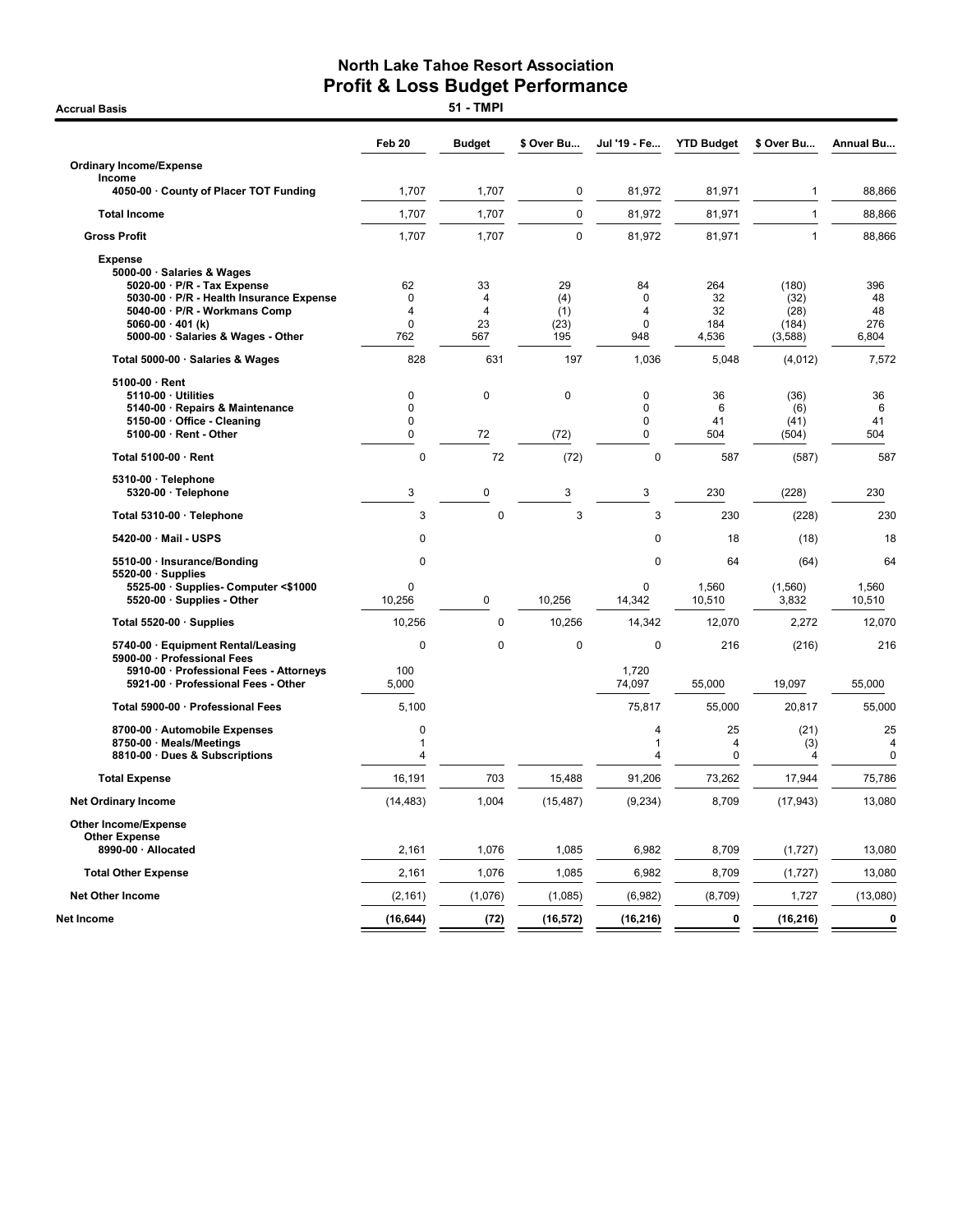| 60 - Membership<br><b>Accrual Basis</b>                                                                               |                   |                 |                  |                            |                            |                            |                      |  |
|-----------------------------------------------------------------------------------------------------------------------|-------------------|-----------------|------------------|----------------------------|----------------------------|----------------------------|----------------------|--|
|                                                                                                                       | Feb <sub>20</sub> | <b>Budget</b>   | \$ Over Budget   | Jul '19 - Feb 20           | <b>YTD Budget</b>          | \$ Over Budget             | <b>Annual Budget</b> |  |
| <b>Ordinary Income/Expense</b>                                                                                        |                   |                 |                  |                            |                            |                            |                      |  |
| Income<br>4200-00 · Membership Dues Revenue<br>4250-00 · Revenues-Membership Activities<br>4250-01 · Community Awards | 11,349            | 10,833          | 516              | 89,794                     | 86,667                     | 3,127                      | 130,000              |  |
| 4250-04 · Silent Auction                                                                                              | 0                 | 0               | 0                | 0                          | 0                          | 0                          | 17,000               |  |
| 4250-05 · Sponsorships<br>4250-01 Community Awards - Other                                                            | 0<br>0            | 0<br>0          | $\mathbf 0$<br>0 | 0<br>0                     | $\mathbf 0$<br>$\mathbf 0$ | $\mathbf 0$<br>$\mathbf 0$ | 17,000<br>16,000     |  |
| Total 4250-01 · Community Awards                                                                                      | 0                 | 0               | $\mathbf 0$      | $\mathbf 0$                | 0                          | $\mathbf 0$                | 50,000               |  |
| 4250-02 · Chamber Events<br>4250-03 · Summer/Winter Rec Luncheon<br>4251-00 · Tues AM Breakfast Club                  | 0<br>0            | $\mathbf 0$     | $\mathbf 0$      | $\mathbf 0$<br>$\mathbf 0$ | 1,200<br>2,700             | (1,200)<br>(2,700)         | 2,500<br>2,700       |  |
| 4251-01 · Tues AM Breakfast Club Sponsors<br>4251-00 · Tues AM Breakfast Club - Other                                 | 0<br>525          | 0<br>636        | 0<br>(111)       | 3,325<br>4,005             | 3,000<br>4,455             | 325<br>(450)               | 3,000<br>7,000       |  |
| Total 4251-00 · Tues AM Breakfast Club                                                                                | 525               | 636             | (111)            | 7,330                      | 7,455                      | (125)                      | 10,000               |  |
| 4250-00 · Revenues-Membership Activities - Other                                                                      | 1,440             | 100             | 1,340            | 7,376                      | 3,300                      | 4,076                      | 4,000                |  |
| Total 4250-00 · Revenues-Membership Activities                                                                        | 1,965             | 736             | 1,229            | 14,706                     | 14,655                     | 51                         | 69,200               |  |
| <b>Total Income</b>                                                                                                   | 13,314            | 11,570          | 1,744            | 104,500                    | 101,321                    | 3,179                      | 199,200              |  |
| <b>Gross Profit</b>                                                                                                   | 13,314            | 11,570          | 1,744            | 104,500                    | 101,321                    | 3,179                      | 199,200              |  |
| <b>Expense</b>                                                                                                        |                   |                 |                  |                            |                            |                            |                      |  |
| 5000-00 · Salaries & Wages                                                                                            |                   |                 |                  |                            |                            |                            |                      |  |
| 5000-01 · In-Market Administration<br>5020-00 · P/R - Tax Expense                                                     | (1, 375)<br>259   | (1, 375)<br>434 | 0<br>(175)       | (11,000)<br>3,884          | (11,000)<br>3,474          | $\Omega$<br>410            | (16,500)<br>5,211    |  |
| 5030-00 · P/R - Health Insurance Expense                                                                              | 489<br>26         | 849<br>44       | (360)            | 5,484<br>268               | 6,792<br>355               | (1,308)                    | 10,188<br>532        |  |
| 5040-00 · P/R - Workmans Comp<br>5060-00 $\cdot$ 401 (k)                                                              | 139               | 253             | (18)<br>(114)    | 2,095                      | 2,025                      | (87)<br>69                 | 3,038                |  |
| 5070-00 · Other Benefits and Expenses<br>5000-00 · Salaries & Wages - Other                                           | 53<br>4,644       | 13<br>6,329     | 40<br>(1,685)    | 69<br>34,201               | 107<br>50,632              | (38)<br>(16, 431)          | 160<br>75,948        |  |
| Total 5000-00 · Salaries & Wages                                                                                      | 4,235             | 6,548           | (2, 314)         | 35,000                     | 52,385                     | (17, 385)                  | 78,577               |  |
| $5100-00 \cdot$ Rent                                                                                                  |                   |                 |                  |                            |                            |                            |                      |  |
| 5110-00 · Utilities                                                                                                   | 34                | 36              | (2)              | 302                        | 287                        | 16                         | 430                  |  |
| 5140-00 · Repairs & Maintenance<br>5150-00 · Office - Cleaning                                                        | 21<br>60          | 44<br>98        | (22)<br>(38)     | 75<br>493                  | 350<br>785                 | (275)<br>(292)             | 525<br>1,177         |  |
| 5100-00 · Rent - Other                                                                                                | 635               | 497             | 138              | 5,088                      | 3,977                      | 1,111                      | 5,965                |  |
| Total 5100-00 · Rent                                                                                                  | 751               | 675             | 76               | 5,958                      | 5,398                      | 560                        | 8,097                |  |
| 5310-00 · Telephone<br>5320-00 · Telephone                                                                            | 129               | 150             | (21)             | 929                        | 1,200                      | (272)                      | 1,800                |  |
| Total 5310-00 · Telephone                                                                                             | 129               | 150             | (21)             | 929                        | 1,200                      | (272)                      | 1,800                |  |
| 5420-00 Mail USPS                                                                                                     | 32                | 8               | 23               | 79                         | 67                         | 13                         | 100                  |  |
| $5520-00 \cdot$ Supplies<br>5525 00 · Supplies Computer <\$1000<br>5520-00 · Supplies - Other                         | 0<br>23           | 42<br>83        | (42)<br>(60)     | $\mathbf 0$<br>211         | 333<br>667                 | (333)<br>(456)             | 500<br>1,000         |  |
| Total 5520-00 · Supplies                                                                                              | 23                | 125             | (102)            | 211                        | 1,000                      | (789)                      | 1,500                |  |
| 5610-00 · Depreciation                                                                                                | U                 | ୪               | (8)              | 0                          | 64                         | (64)                       | 96                   |  |
| 5700-00 · Equipment Support & Maintenance                                                                             | 0                 | 56              | (56)             | $\pmb{0}$                  | 448                        | (448)                      | 672                  |  |
| 5710-00 · Taxes, Licenses & Fees<br>5740-00 · Equipment Rental/Leasing                                                | $\mathbf 0$<br>55 | 17<br>225       | (17)<br>(170)    | 14<br>915                  | 133<br>1,800               | (120)<br>(885)             | 200<br>2,700         |  |
| 5800-00 · Training Seminars<br>5900-00 · Professional Fees                                                            | 0                 | 21              | (21)             | 0                          | 167                        | (167)                      | 250                  |  |
| 5921-00 · Professional Fees - Other                                                                                   | 0                 | 83              | (83)             | 0                          | 667                        | (667)                      | 1,000                |  |
| Total 5900-00 · Professional Fees                                                                                     | 0                 | 83              | (83)             | $\mathbf 0$                | 667                        | (667)                      | 1,000                |  |
| 6423-00 · Membership Activities<br>6434-00 · Community Awards Dinner                                                  | 15,000            | 0               | 15,000           | 21,140                     | 0                          | 21,140                     | 27,500               |  |
| 6436-00 · Membership - Wnt/Sum Rec Lunch                                                                              | 0                 | 0               | 0                | 633                        | 3,500                      | (2,867)                    | 5,000                |  |
| 6437-00 · Tuesday Morning Breakfast Club<br>6442-00 · Public Relations/Website                                        | 513<br>334        | 545<br>417      | (32)             | 2,724                      | 3,818                      | (1,095)                    | 6,000                |  |
| 6423-00 · Membership Activities - Other                                                                               | 650               | 100             | (83)<br>550      | 3,798<br>1,779             | 3,333<br>4,450             | 464<br>(2,671)             | 5,000<br>8,500       |  |
| Total 6423-00 · Membership Activities                                                                                 | 16,497            | 1,062           | 15,435           | 30,074                     | 15,101                     | 14,972                     | 52,000               |  |
| 6742-00 · Non-NLT Co-Op Marketing Program                                                                             | 0                 |                 |                  | 2,350                      |                            |                            |                      |  |
| 8200-00 · Associate Relations                                                                                         | 0                 | 25              | (25)             | 190                        | 200                        | (10)                       | 300                  |  |
| 8500-00 · Credit Card Fees                                                                                            | 75                | 182             | (106)            | 1,187                      | 1,455                      | (268)                      | 3,500                |  |
| 8700-00 · Automobile Expenses<br>8750-00 · Meals/Meetings                                                             | 34<br>73          | 63<br>83        | (29)<br>(10)     | 253<br>345                 | 500<br>667                 | (247)<br>(321)             | 750<br>1,000         |  |
| 8810-00 · Dues & Subscriptions                                                                                        | $\overline{4}$    | 46              | (42)             | 74                         | 367                        | (293)                      | 550                  |  |
| 8920-00 · Bad Debt                                                                                                    | 164               | 0               | 164              | 2,899                      | 0                          | 2,899                      | 0                    |  |
| <b>Total Expense</b>                                                                                                  | 22,071            | 9,377           | 12,694           | 80,477                     | 81,617                     | (1, 140)                   | 153,092              |  |
| <b>Net Ordinary Income</b>                                                                                            | (8, 757)          | 2,193           | (10, 950)        | 24,022                     | 19,704                     | 4,319                      | 46,108               |  |

Other Income/Expense Other Expense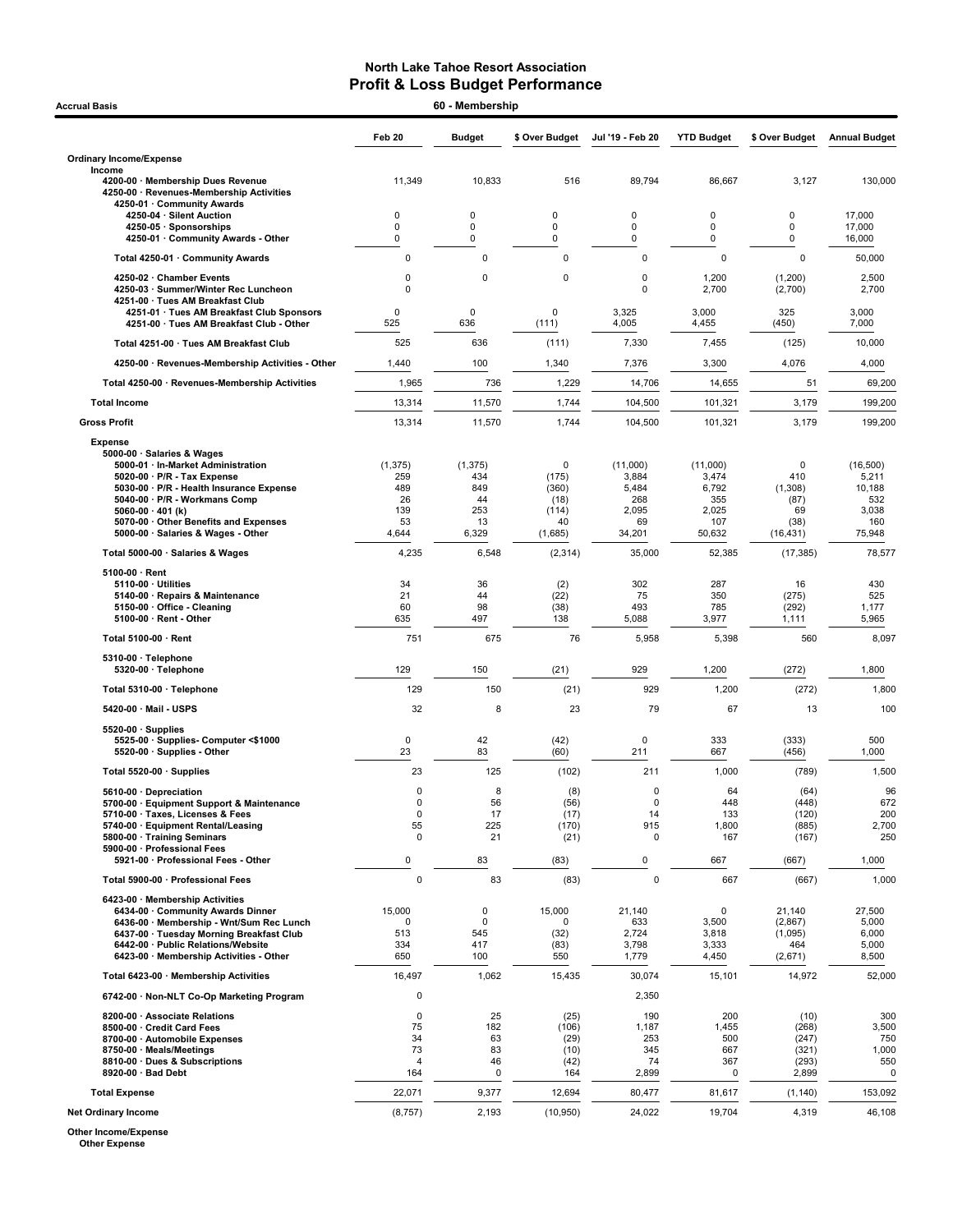| <b>Accrual Basis</b>       |          | 60 - Membership |                |                  |                   |                |                      |
|----------------------------|----------|-----------------|----------------|------------------|-------------------|----------------|----------------------|
|                            | Feb 20   | <b>Budget</b>   | \$ Over Budget | Jul '19 - Feb 20 | <b>YTD Budget</b> | \$ Over Budget | <b>Annual Budget</b> |
| 8990-00 · Allocated        | 4,322    | 2.153           | 2.169          | 13,964           | 17,422            | (3, 458)       | 26,107               |
| <b>Total Other Expense</b> | 4.322    | 2.153           | 2.169          | 13.964           | 17.422            | (3, 458)       | 26,107               |
| Net Other Income           | (4,322)  | (2, 153)        | (2, 169)       | (13,964)         | (17, 422)         | 3,458          | (26, 107)            |
| Net Income                 | (13,079) | 40              | (13, 119)      | 10.058           | 2,282             | 7,776          | 20,001               |